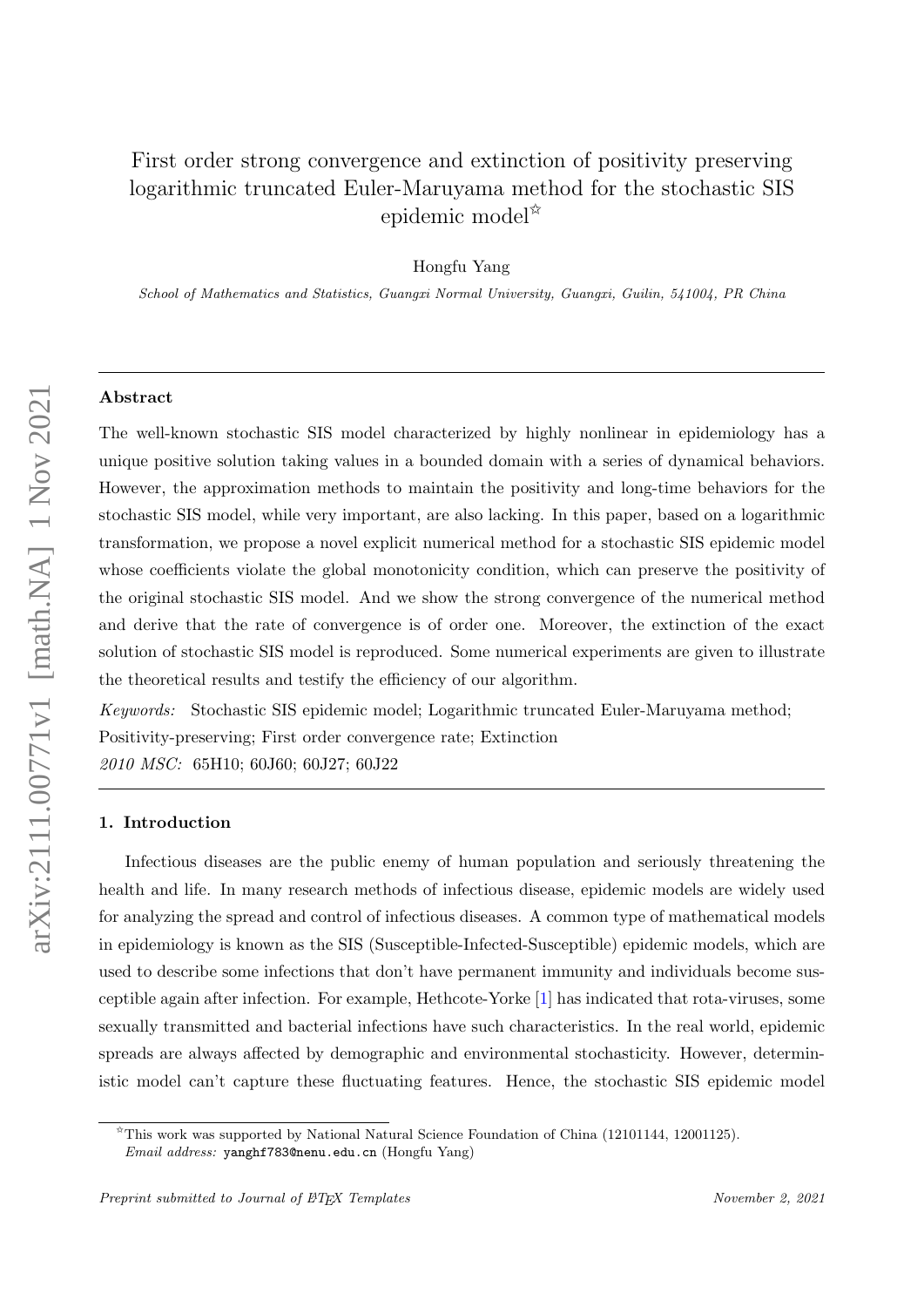[\[2\]](#page-18-0), which can provide description and prediction more accurately than that of their deterministic counterpart, have attracted considerable attention and is described by

<span id="page-1-0"></span>
$$
\begin{cases} dS(t) = \left[ \mu N - \beta S(t)I(t) + \gamma I(t) - \mu S(t) \right] dt - \sigma S(t)I(t)dB(t), \\ dI(t) = \left[ \beta S(t)I(t) - (\mu + \gamma)I(t) \right] dt + \sigma S(t)I(t)dB(t), \end{cases}
$$
\n(1.1)

with initial values  $I(0) + S(0) = S_0 + I_0 = N$ , where  $S_t$  denotes the number of susceptibles,  $I_t$  is the number of infecteds at time  $t$  and  $N$  is the total amount of entire population among whom the disease is spreading. Moreover,  $\mu \geq 0$  is the per capita death rate, and  $\gamma \geq 0$  is the cure rate of infected individuals, so  $1/\gamma$  is the average infectious period. In addition,  $\beta \geq 0$  is the disease transmission coefficient, and  $B(t)$  is a standard Brownian motion defined on a complete probability space.  $\sigma$  is the variance of the number of potentially infectious contacts that a single infected individual makes with another individual over the small time interval  $[t, t + dt)$ .

It is worth noting that it is easy to get  $I(t) + S(t) = N$  by solving

<span id="page-1-1"></span>
$$
d[S(t) + I(t)] = [\mu N - \mu(S(t) + I(t))]dt.
$$

Therefore,  $(1.1)$  can be written equivalently as follows

$$
dI(t) = \left[\eta I(t) - \beta I(t)^2\right]dt + \sigma I(t)\left(N - I(t)\right)dB(t),\tag{1.2}
$$

with initial value  $I(0) = I_0 \in (0, N)$ , where  $\eta = \beta N - \mu - \gamma$ , and Gray et al. [\[2\]](#page-18-0) have studied a number of nice properties for the special stochastic SIS epidemic model  $(1.2)$ . Particularly, here we mention an important theorem from  $[2]$ , which shows that the unique solution of  $(1.2)$  not only exists but also remains within the bounded domain  $(0, N)$ .

**Theorem 1.1.** For any given initial value  $I_0 \in (0, N)$ , the SDE [\(1.2\)](#page-1-1) has a unique global solution taking values in the domain  $(0, N)$ , i.e.,

$$
\mathbb{P}\{I(t)\in(0,N)\,\,\forall t\geq 0\}=1.
$$

Nevertheless, the true solution of the nonlinear SDE  $(1.2)$  is not available, which means that looking for well-performed numerical methods is necessary to simulate and help to observe the behavior of the underlying SIS epidemic model. The most common numerical method for SDEs with global Lipschitz continuous coefficients is classical Euler-Maruyama (EM) method. But Hutzenthaler-Jentzen-Kloeden [\[3,](#page-18-1) Theorem 2.1] have showed that, for SDEs whose coefficients are growing superlinearly, EM approximations would inevitably involve the pth moments diverging to infinity. In recent years, several modified EM schemes, including implicit schemes and explicit schemes, have been proposed for approximating the exact solutions of nonlinear SDEs, see, e.g.,  $[4-14]$  $[4-14]$  and the references therein. Even so, these methods mentioned above with requiring a global monotonicity condition cannot be directly used for [\(1.2\)](#page-1-1).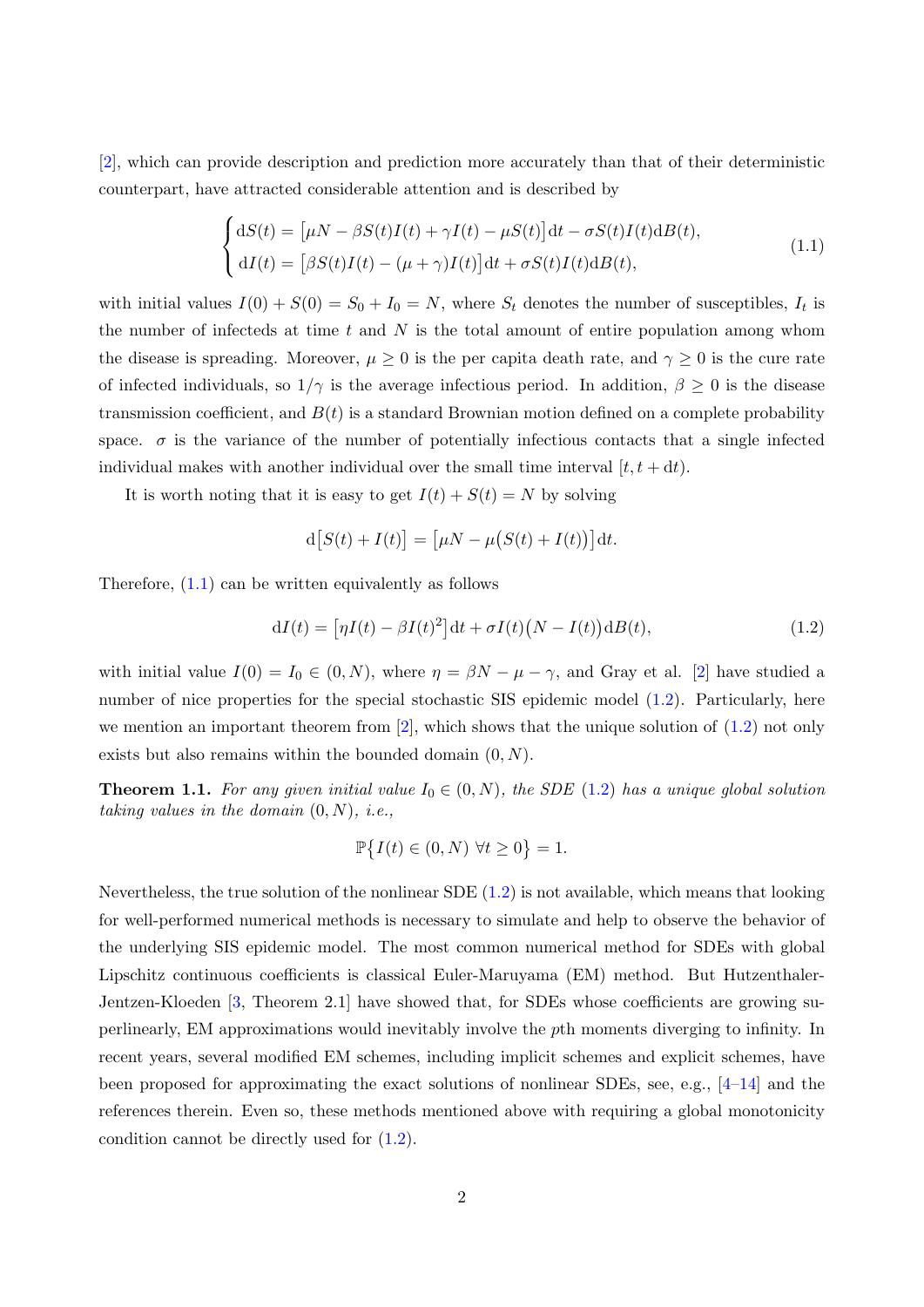On the other hand, constructing appropriate numerical approximations, which can perserve the properties of the exact solution as well as reproduce the long-time behaviors for SDEs, has been one of the research focuses in numerical analysis field. For example, Li-Yang [\[15\]](#page-19-1) have applied a positivity-preserving truncated EM (TEM) method to the stochastic logistic model, and further realized long-time dynamical properties, including the stochastic permanence, extinctive and stability in distribution. Recently, Yi-Hu-Zhao [\[16\]](#page-19-2) have presented a positivity-preserving logarithmic EM scheme for general SDEs whose solutions are positive. Mao-Wei-Wiriyakraikul [\[17\]](#page-19-3) have established a new positive preserving TEM method for stochastic Lotka-Volterra competition model. Moreover, there are few results of the positivity-preserving numerical methods for stochastic SIS model [\(1.2\)](#page-1-1). Specifically, Chen-Gan-Wang [\[18\]](#page-19-4) have constructed the Lamperti smoothing truncation scheme for  $(1.2)$ , which can preserve the domain of the original SDEs and have a convergence rate of order 1. And then Yang-Huang [\[19\]](#page-19-5) have developed a positivity preserving logarithmic EM method, which can be regarded as an improvement on the [\[18\]](#page-19-4). Nonetheless, to the best of our knowledge, [\[15–](#page-19-1)[19\]](#page-19-5) has not yet provided the results of the long-time dynamical properties of the numerical approximation for stochastic SIS model [\(1.2\)](#page-1-1). Precisely speaking, there is still no result about the numerical methods which not only preserve the positivity but also the long-time dynamical properties for stochastic SIS model [\(1.2\)](#page-1-1). Thus, we in the paper are devoted to presenting an explicit positivity-preserving numerical scheme and show the extinction of the numerical method.

Inspired by the works in [\[18,](#page-19-4) [20,](#page-19-6) [21\]](#page-19-7), we make use of the Lamperti transformation to construct a type of logarithmic-type transformed numerical method for  $(1.2)$ . To be more specific, applying the Itô formula to  $y(t)$  in the Lamperti-type transformation

$$
y(t) = \log(I(t)) - \log(N - I(t)) = \log \frac{I(t)}{N - I(t)},
$$
\n(1.3)

we can arrive at

<span id="page-2-0"></span>
$$
dy(t) = F(y(t))dt + \sigma NdB(t), \quad t \ge 0,
$$
\n(1.4)

with  $y(0) = \log(I_0) - \log(N - I_0)$ , where  $F(x) = \eta - (\mu + \gamma)e^x + \frac{\sigma^2 N^2}{2} - \frac{\sigma^2 N^2}{1 + e^x}$  $\frac{\sigma^2 N^2}{1+e^x}$ . Note that  $(1.3)$  also means

<span id="page-2-2"></span><span id="page-2-1"></span>
$$
I(t) = N - \frac{N}{1 + e^{y(t)}} = \frac{Ne^{y(t)}}{1 + e^{y(t)}}.
$$
\n(1.5)

More recently, Li-Mao-Yang [\[5\]](#page-18-3) proposed a new explicit method and obtained the asymptotic stability of the method under more relaxed conditions. However, the transformed SDE [\(1.4\)](#page-2-1) is still not satisfied with some conditions in [\[5\]](#page-18-3). To deal with transformed SDE [\(1.4\)](#page-2-1) with exponentially growing coefficients, in this paper, we establish a logarithmic TEM scheme, which can be transformed back to an positivity-preserving approximation of the original SDE  $(1.2)$  according to  $(1.5)$ . This allows us to preserve the same domain  $(0, N)$  of the original SDE  $(1.2)$  and obtain the first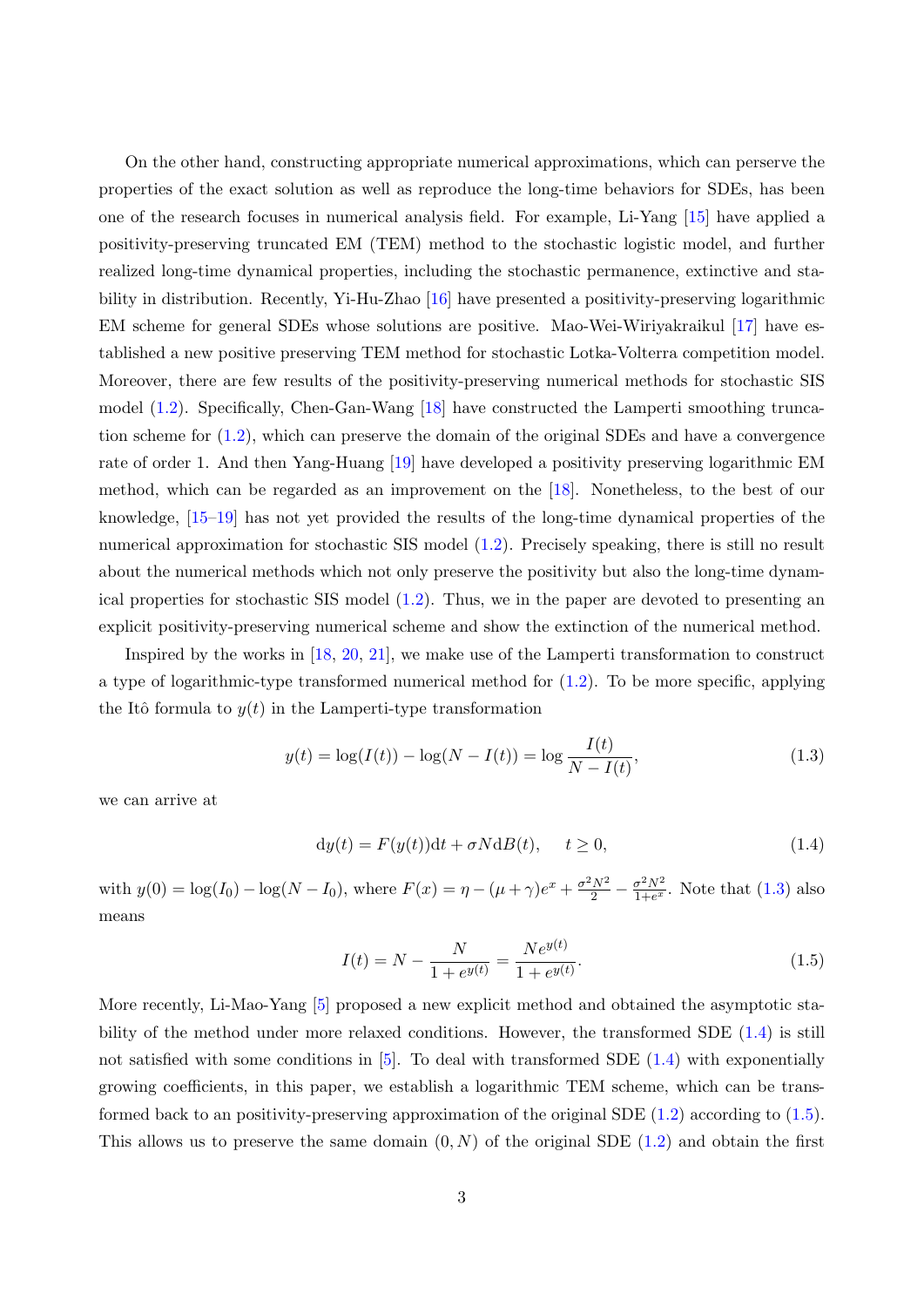order rate of convergence. Moreover, one of our important contributions in our paper is the approximation of long-time dynamical properties for [\(1.2\)](#page-1-1), namely, the extinction of the numerical method is given.

The rest of the paper is structured as follows. Section [2](#page-3-0) introduces some preliminary results on certain properties for the stochastic SIS model. Section [3](#page-4-0) constructs an explicit scheme preserving the positivity and the domain of the exact solution, and yields the convergence rate of first order. Section [4](#page-10-0) focuses on the analysis the extinction of the numerical scheme, i.e. the explicit scheme preserving the extinction of the exact solution of stochastic SIS model. Section [5](#page-15-0) provides a couple of numerical examples and simulations to demonstrate the efficiency of the numerical scheme.

#### <span id="page-3-0"></span>2. Mathematical notations and lemmas

Throughout this paper, we use the following notations. Let  $(\Omega, \mathcal{F}, \mathbb{P})$  be a complete probability space, and  $\mathbb E$  denotes the expectation corresponding to  $\mathbb P$ , and  $|\cdot|$  denote the Euclidean norm in  $\mathbb R$ . For any  $a, b \in \mathbb{R}$ ,  $a \vee b := \max\{a, b\}$ , and  $a \wedge b := \min\{a, b\}$ . If  $\mathbb{D}$  is a set, its indicator function is denoted by  $I_{\mathbb{D}}$ , namely  $I_{\mathbb{D}}(x) = 1$  if  $x \in \mathbb{D}$  and 0 otherwise. Suppose  $\{\mathcal{F}_t\}_{t\geq 0}$  is a filtration defined on this probability space satisfying the usual conditions (i.e., it is right continuous and  $\mathcal{F}_0$  contains all P-null sets) such that  $B(t)$  is  $\mathcal{F}_t$  adapted. First, we state some useful lemmas which can be found in [\[18\]](#page-19-4).

**Lemma 2.1** ([\[18,](#page-19-4) Theorem 3.2]). For any  $p \ge 0$  we have

$$
\left(\sup_{t\in[0,T]}\mathbb{E}\big[I(t)^{-p}\big]\right)\vee\left(\sup_{t\in[0,T]}\mathbb{E}\big[\big(N-I(t)\big)^{-p}\big]\right)\leq K_p,
$$

where

$$
K_p = \left(I_0^{-p} \vee \left(N - I_0\right)^{-p}\right) \exp\left(pT\left(|\beta N - \mu - \gamma| + 2\beta N\right) + \frac{p(p+1)}{2}\sigma^2 N^2 T\right). \tag{2.1}
$$

<span id="page-3-2"></span>**Lemma 2.2** ([\[18,](#page-19-4) Proposition 3.3]). For any  $p \in \mathbb{R}$ , the transformed SDE [\(1.4\)](#page-2-1) has the following exponential integrability property

<span id="page-3-1"></span>
$$
\sup_{t \in [0,T]} \mathbb{E}\big[e^{py(t)}\big] \le N^{|p|} K_{|p|},
$$

where  $K_p$  is given by  $(2.1)$ .

Next we propose EM method to approximate the exact solution of the SDE [\(1.4\)](#page-2-1). Given a step size  $\Delta > 0$  and let  $t_k = k\Delta$  for any integer  $k \geq 0$ . For convenience, we will further use  $C_u$  and C to stand for two generic positive real constants dependent on  $I_0$ ,  $\beta$ ,  $N$ ,  $\mu$ ,  $\gamma$ ,  $\sigma$ ,  $p$  but independent of the step size  $\Delta$  and k, which we will use in this section and later sections. Please note that the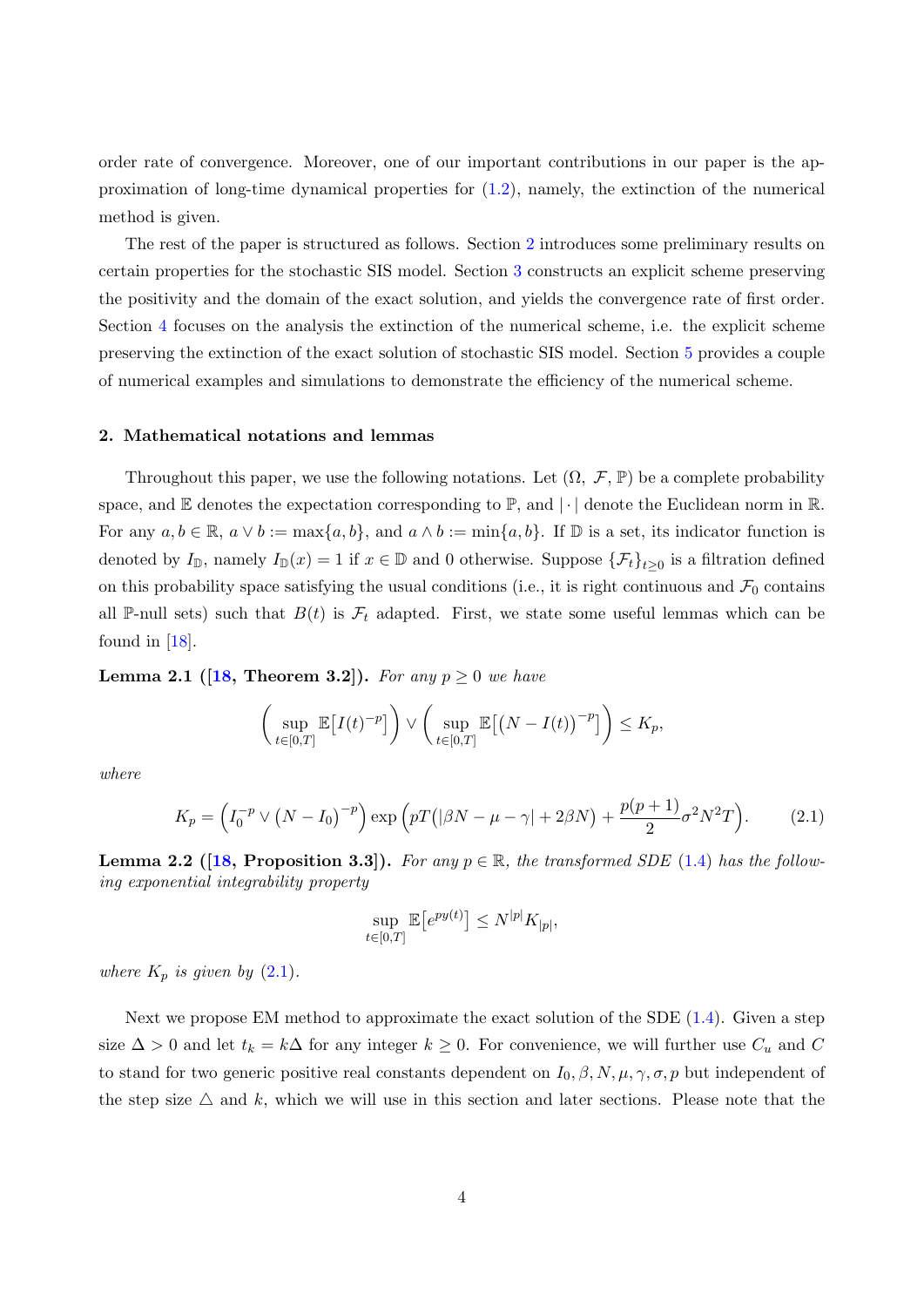values of  $C_u$  and C may change between occurrences, where  $C_u$  is dependent on u. For SDE [\(1.4\)](#page-2-1) define the EM scheme by

$$
\begin{cases}\nY_0 = y(0), \\
Y_{k+1}^E = Y_k^E + F(Y_k^E)\triangle + \sigma N \triangle B_k,\n\end{cases}
$$
\n(2.2)

for any integer  $k \geq 0$ , where  $\triangle B_k = B(t_{k+1}) - B(t_k)$ . Transforming back, i.e.

<span id="page-4-6"></span><span id="page-4-2"></span>
$$
I_k^{E,\triangle} = N - \frac{N}{1 + e^{Y_k^E}} = \frac{Ne^{Y_k^E}}{1 + e^{Y_k^E}},
$$
\n(2.3)

<span id="page-4-4"></span>gives a strictly positive approximation of the original SDE [\(1.2\)](#page-1-1).

**Lemma 2.3** ([\[15,](#page-19-1) Lemma 3.2]). For any  $L > 0$  and integer  $m \geq 0$ , we have

$$
\mathbb{E}\Big[e^{\frac{|\Delta B_k|^2}{4\Delta}}|\Delta B_k|^{3m}\Big] = \sqrt{\frac{2}{\pi}}\Gamma\Big(\frac{3m+1}{2}\Big)(4\Delta)^{\frac{3m}{2}}, \qquad \mathbb{E}\big[\Theta_k^m\big|\mathcal{F}_{t_k}\big] \le C\Delta^{\frac{3m}{2}},\tag{2.4}
$$

where  $\Gamma(\cdot)$  is the Gamma function and  $\Theta_k := e^{L|\Delta B_k|} (\Delta^{\frac{3}{2}} + |\Delta B_k|^3)$ .

<span id="page-4-1"></span>**Lemma 2.4 ([\[19,](#page-19-5) Theorem 2.1]).** For any  $p > 0$  there exists a constant  $C > 0$  such that

<span id="page-4-5"></span>
$$
\mathbb{E}\left[\sup_{k=0,\ldots,\lfloor T/\Delta\rfloor} |Y_k^E - y(t_k)|^p\right] \leq C_T \Delta^p\tag{2.5}
$$

for any  $\Delta \in (0,1]$  and  $T > 0$ , where  $|T/\Delta|$  represents the integer part of  $T/\Delta$ .

Remark 2.5. Although Lemma [2.4](#page-4-1) shows that the logarithmic EM method can strongly converge to the exact solution of stochastic SIS model  $(1.2)$ , which can be found in [\[19,](#page-19-5) Theorem 2.2], it has not yet provided the results about the approximation of the long-time dynamical properties for stochastic SIS model [\(1.2\)](#page-1-1). The main reason is that the diffusion term and nonlinear term of SDE  $(2.2)$  will lead to extraordinary values. In other words, a numerical method which can efficiently prevent producing the extraordinary values would be able to preserve the properties of the exact solution on the basis of Taylor expansion. Thus, in the next section, we define the explicit scheme by using an appropriate truncation map.

### <span id="page-4-0"></span>3. Convergence rate of the logarithmic TEM method

In this section, we aim to construct a logarithmic TEM method, which can preserve the positivity of the original stochastic SIS model [\(1.2\)](#page-1-1). Moreover, this allows us to preserve the same domain  $(0, N)$  of the original stochastic SIS model  $(1.2)$  and obtain the first order rate of convergence. For any given stepsize  $\Delta \in (0, 1)$ , define a TEM scheme by

<span id="page-4-3"></span>
$$
\begin{cases} \bar{Y}_{k+1} = Y_k + F(Y_k)\triangle + \sigma N \triangle B_k, \\ Y_{k+1} = \bar{Y}_{k+1} \wedge \log(K \triangle^{-\frac{1}{2}}), \end{cases}
$$
\n(3.1)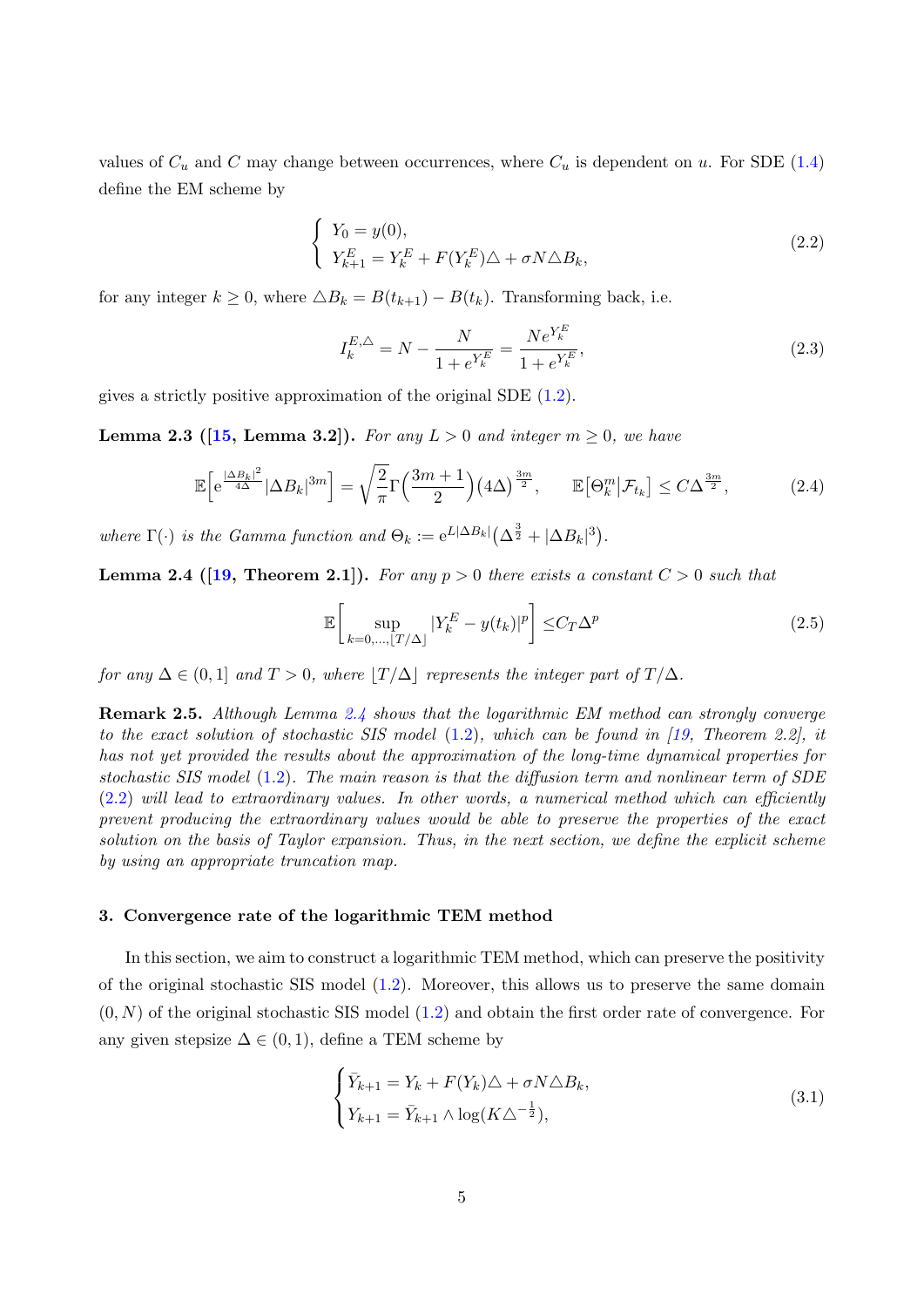for any integer  $k \geq 0$ , where  $K > 1 + e^{Y_0}$ . Transforming back, i.e.

<span id="page-5-2"></span>
$$
\bar{I}_k^{\triangle} = N - \frac{N}{1 + e^{\bar{Y}_k}} = \frac{Ne^{\bar{Y}_k}}{1 + e^{\bar{Y}_k}}, \quad I_k^{\triangle} = N - \frac{N}{1 + e^{\bar{Y}_k}} = \frac{Ne^{\bar{Y}_k}}{1 + e^{\bar{Y}_k}},
$$
(3.2)

and  $\bar{I}_k^{\triangle}$  $\frac{1}{k}$  gives a strictly positive approximation of the original SDS [\(1.2\)](#page-1-1). Lemmas [3.1](#page-5-0) and [3.2](#page-5-1) will play their important roles in the proof of the strong convergence of the numerical solutions.

<span id="page-5-0"></span>**Lemma 3.1.** For any  $p > 0$ , the TEM scheme defined by  $(3.1)$  has the property that

$$
\sup_{\Delta \in (0,1)} \sup_{0 \le k \le \lfloor T/\Delta \rfloor} \mathbb{E} \left[ e^{pY_k} \right] \le \sup_{\Delta \in (0,1)} \sup_{0 \le k \le \lfloor T/\Delta \rfloor} \mathbb{E} \left[ e^{p\bar{Y}_k} \right] \le C_T \tag{3.3}
$$

for any  $T > 0$ .

Proof. We know that

$$
\bar{Y}_{k+1} \leq Y_k + \left(\eta + \frac{\sigma^2 N^2}{2}\right)\Delta + \sigma N \Delta B_k \leq \bar{Y}_k + \left(\eta + \frac{\sigma^2 N^2}{2}\right)\Delta + \sigma N \Delta B_k.
$$

Then

$$
\bar{Y}_k \le Y_0 + \left(\eta + \frac{\sigma^2 N^2}{2}\right) k\Delta + \sum_{i=0}^{k-1} \sigma N \Delta B_i
$$

for any integer  $k \geq 1$ . Thus, for any  $p > 0$  we have

$$
\mathbb{E}\left[e^{p\bar{Y}_k}\right] \leq \mathbb{E}\left[\exp\left(pY_0 + p\left(\eta + \frac{\sigma^2 N^2}{2}\right)T + p\sum_{i=0}^{k-1} \sigma N \Delta B_i\right)\right]
$$

$$
\leq \exp\left(pY_0 + p\left(\eta + \frac{\sigma^2 N^2}{2}\right)T + \frac{p^2 \sigma^2 N^2}{2}T\right).
$$

<span id="page-5-1"></span>The proof is complete.

**Lemma 3.2.** For any  $p > 0$ , the TEM scheme defined by  $(3.1)$  has the property that

<span id="page-5-3"></span>
$$
\sup_{\Delta \in (0,1)} \sup_{0 \le k \le \lfloor T/\Delta \rfloor} \mathbb{E} \left[ e^{-pY_k} \right] \le C_T \tag{3.4}
$$

for any  $\Delta \in (0,1]$  and  $T > 0$ .

Proof. Using the well-known Taylor formula we get

 $\Box$ 

$$
e^{-\bar{Y}_{k+1}} \leq e^{-Y_k} - e^{-Y_k}(\bar{Y}_{k+1} - Y_k) + \frac{1}{2}e^{-Y_k}(\bar{Y}_{k+1} - Y_k)^2 + \frac{1}{6}e^{-Y_k}e^{|\bar{Y}_{k+1} - Y_k|}|\bar{Y}_{k+1} - Y_k|^3,
$$

where  $|\bar{Y}_{k+1} - Y_k| \leq C\Delta + (\mu + \gamma)e^{Y_k}\Delta + |\sigma N||\Delta B_k| \leq C\Delta^{\frac{1}{2}} + |\sigma N||\Delta B_k|$ , and

$$
|\bar{Y}_{k+1} - Y_k|^3 = |F(Y_k)\triangle + \sigma N \triangle B_k|^3 \le 4(|F(Y_k)|^3 \triangle^3 + |\sigma N|^3 |\triangle B_k|^3)
$$
  
\n
$$
\le 4(4|\eta + 0.5\sigma^2 N^2|^3 \triangle^3 + 4(\mu + \gamma)^3 e^{3Y_k} \triangle^3 + |\sigma N|^3 |\triangle B_k|^3)
$$
  
\n
$$
\le 4(4|\eta + 0.5\sigma^2 N^2|^3 \triangle^3 + 4K^3(\mu + \gamma)^3 \triangle^{3/2} + |\sigma N|^3 |\triangle B_k|^3).
$$
 (3.5)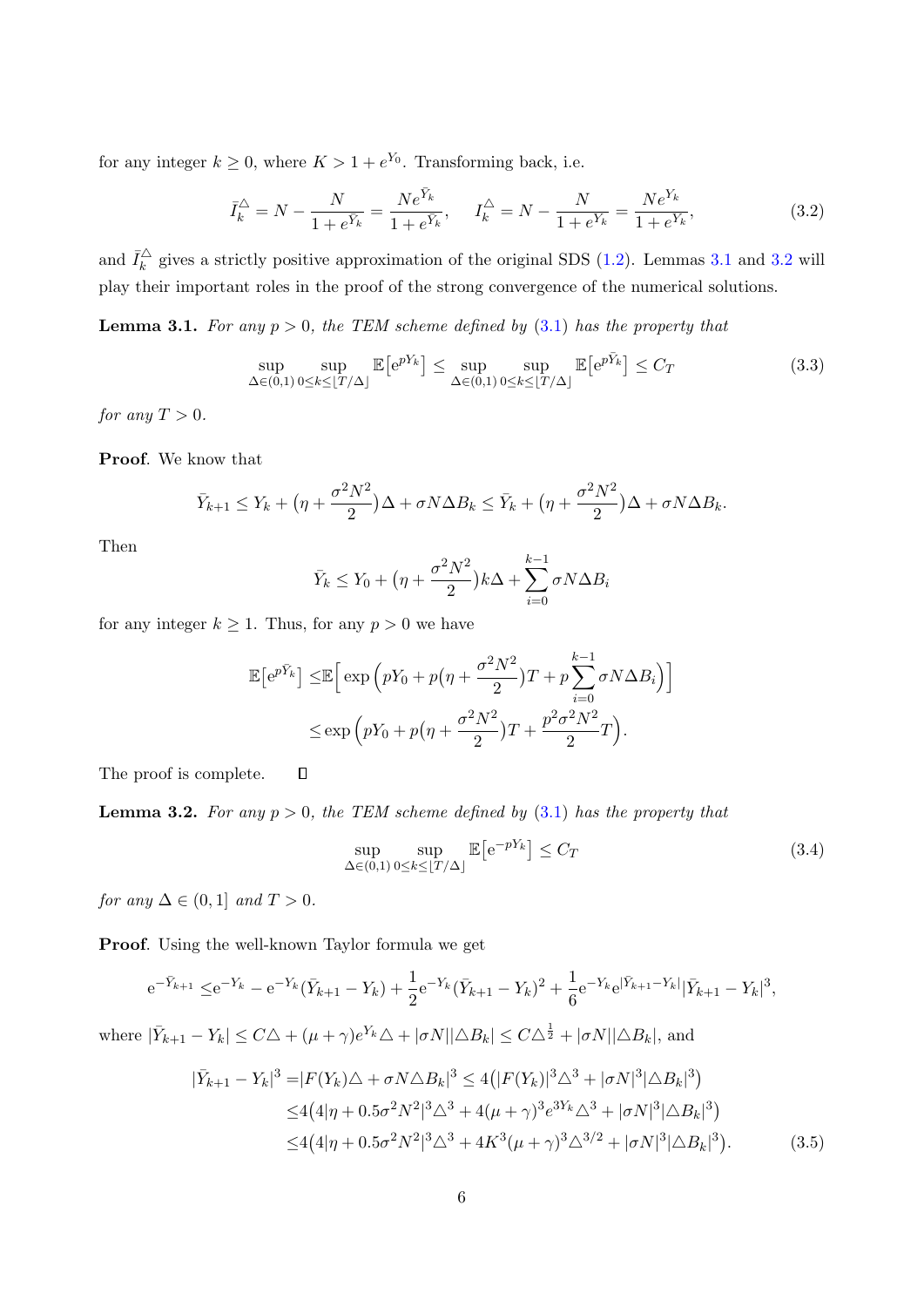Then using the above inequality, we have

$$
e^{-\bar{Y}_{k+1}} \leq e^{-Y_k} \Big[ 1 - (\bar{Y}_{k+1} - Y_k) + \frac{1}{2} (\bar{Y}_{k+1} - Y_k)^2 + C \exp \big( C \Delta^{\frac{1}{2}} + |\sigma N| |\Delta B_k| \big) \big( \Delta^{\frac{3}{2}} + |\Delta B_k|^3 \big) \Big]
$$
  
\n
$$
\leq e^{-Y_k} \Big[ 1 - (\bar{Y}_{k+1} - Y_k) + \frac{1}{2} (\bar{Y}_{k+1} - Y_k)^2 + C \exp \big( |\sigma N| |\Delta B_k| \big) \big( \Delta^{\frac{3}{2}} + |\Delta B_k|^3 \big) \Big]
$$
  
\n
$$
= e^{-Y_k} \Big[ 1 - F(Y_k) \Delta - \sigma N \Delta B_k + \frac{1}{2} \big( F(Y_k) \Delta + \sigma N \Delta B_k \big)^2 + U_k \Big]
$$
  
\n
$$
\leq e^{-Y_k} \Big[ 1 - F(Y_k) \Delta - \sigma N \Delta B_k + |F(Y_k)|^2 \Delta^2 + |\sigma N|^2 |\Delta B_k|^2 + U_k \Big]
$$
  
\n
$$
\leq e^{-Y_k} \Big[ 1 + \big( (\mu + \gamma) e^{Y_k} - \eta \big) \Delta - \sigma N \Delta B_k + C \Delta^2 + K^2 (\mu + \gamma) \Delta + |\sigma N|^2 |\Delta B_k|^2 + U_k \Big],
$$

where

$$
U_k = C \exp (|\sigma N| |\Delta B_k|) (\Delta^{\frac{3}{2}} + |\Delta B_k|^3),
$$

by Lemma [2.3](#page-4-4) one observes that

<span id="page-6-3"></span><span id="page-6-1"></span><span id="page-6-0"></span>
$$
\mathbb{E}\left[U_k^m\middle|\mathcal{F}_{t_k}\right] \le C\Delta^{\frac{3m}{2}}.\tag{3.6}
$$

Then

<span id="page-6-2"></span>
$$
(1 + e^{-\bar{Y}_{k+1}})^p \le (1 + e^{-Y_k})^p (1 + \zeta_k)^p, \tag{3.7}
$$

where

$$
\zeta_k = \frac{e^{-Y_k}}{1 + e^{-Y_k}} \Big[ (\mu + \gamma) e^{Y_k} \triangle + (K^2(\mu + \gamma) - \eta) \triangle + C\Delta^2 + |\sigma N|^2 (\Delta B_k)^2 - \sigma N \Delta B_k + U_k \Big],
$$

and we can see that  $\zeta_k$  > -1. For the given constant  $p > 2$ , choose an integer m such that  $2m < p \leq 2(m+1)$ . It follows from [\[22,](#page-19-8) Lemma 3.3] and [\(3.7\)](#page-6-0) that

$$
\mathbb{E}\left[\left(1+\mathrm{e}^{-\bar{Z}_{k+1}}\right)^p|\mathcal{F}_{t_k}\right] \leq \left(1+\mathrm{e}^{-Z_k}\right)^p\left\{1+p\mathbb{E}\left[\zeta_k|\mathcal{F}_{t_k}\right]+\frac{p(p-1)}{2}\mathbb{E}\left[\zeta_k^2|\mathcal{F}_{t_k}\right]+\mathbb{E}\left[P_m(\zeta_k)\zeta_k^3|\mathcal{F}_{t_k}\right]\right\},
$$
\n(3.8)

where  $P_m(x)$  represents a mth-order polynomial of x with coefficients depending only on p, and m is an integer. Noticing that the increment  $\triangle B_k$  is independent of  $\mathcal{F}_{t_k}$ , we derive that

<span id="page-6-4"></span>
$$
\mathbb{E}\big[(\triangle B_k)^{2j-1}\big|\mathcal{F}_{t_k}\big] = 0, \quad \mathbb{E}\big[(\triangle B_k)^{2j}\big|\mathcal{F}_{t_k}\big] = \frac{(2j)!}{2^j j!} \triangle^j, \quad j = 1, 2, \dots,
$$
\n(3.9)

and using [\(3.6\)](#page-6-1), we compute

$$
\mathbb{E}\left[\zeta_k\big|\mathcal{F}_{t_k}\right] = \frac{e^{-Y_k}}{1 + e^{-Y_k}} \Big( (\mu + \gamma)e^{Y_k}\triangle + \left(K^2(\mu + \gamma) + |\sigma N|^2 - \eta\right)\triangle + C\Delta^2 + \mathbb{E}\left[U_k\big|\mathcal{F}_{t_k}\right] \Big) \n\leq \frac{e^{-Y_k}}{1 + e^{-Y_k}} \Big( (\mu + \gamma)e^{Y_k}\triangle + C\triangle \Big) \leq C\triangle,
$$
\n(3.10)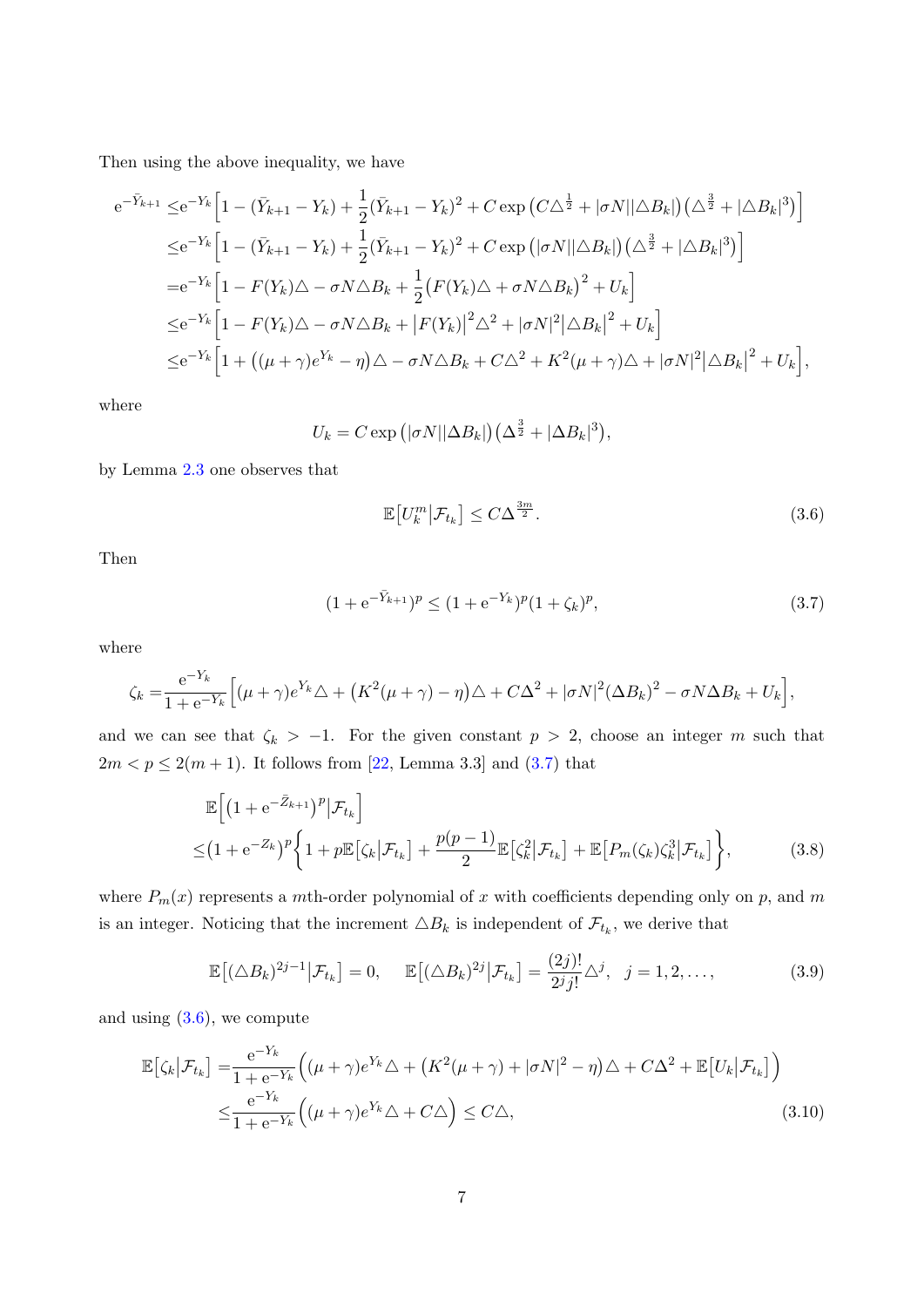and

$$
\mathbb{E}\left[\zeta_k^2\middle|\mathcal{F}_{t_k}\right] = \frac{e^{-2Y_k}}{\left(1 + e^{-Y_k}\right)^2} \mathbb{E}\left[\left((\mu + \gamma)e^{Y_k}\triangle + \left(K^2(\mu + \gamma) - \eta\right)\triangle + C\Delta^2 + |\sigma N|^2(\Delta B_k)^2 - \sigma N\Delta B_k + U_k\right)^2\middle|\mathcal{F}_{t_k}\right]
$$
\n
$$
\leq \frac{e^{-2Y_k}}{\left(1 + e^{-Y_k}\right)^2} \left(3(\mu + \gamma)^2 e^{2Y_k}\triangle^2 + C\Delta^2 + 3|\sigma N|^2\triangle + \mathbb{E}\left[U_k^2\middle|\mathcal{F}_{t_k}\right]\right)
$$
\n
$$
\leq \frac{e^{-2Y_k}}{\left(1 + e^{-Y_k}\right)^2} \left(3(\mu + \gamma)^2 e^{2Y_k}\triangle^2 + C\triangle\right) \leq C\triangle. \tag{3.11}
$$

To estimate  $\mathbb{E}\big[P_m(\zeta_k)\zeta_k^3\big|\mathcal{F}_{t_k}\big]$ , we begin with  $\mathbb{E}\big[\zeta_k^3\big|\mathcal{F}_{t_k}\big]$ . Using [\(3.6\)](#page-6-1) and [\(3.9\)](#page-6-2) we obtain

<span id="page-7-0"></span>
$$
\mathbb{E}\left[\zeta_k^3 \middle| \mathcal{F}_{t_k}\right] = \frac{e^{-3Y_k}}{\left(1 + e^{-Y_k}\right)^3} \mathbb{E}\left[\left((\mu + \gamma)e^{Y_k}\triangle + \left(K^2(\mu + \gamma) - \eta\right)\triangle + C\Delta^2 + |\sigma N|^2(\Delta B_k)^2 - \sigma N\Delta B_k + U_k\right)^3 \middle| \mathcal{F}_{t_k}\right]
$$
\n
$$
\leq \frac{e^{-3Y_k}}{\left(1 + e^{-Y_k}\right)^3} \left((\mu + \gamma)^3 e^{3Y_k}\triangle^3 + C\Delta^{\frac{3}{2}} + \mathbb{E}\left[U_k^3 \middle| \mathcal{F}_{t_k}\right]\right) \leq C\Delta^{\frac{3}{2}}.\tag{3.12}
$$

On the other hand, we can use the same method to derive that

$$
\mathbb{E}\left[\zeta_k^3\middle|\mathcal{F}_{t_k}\right] = \frac{e^{-3Y_k}}{\left(1 + e^{-Y_k}\right)^3} \mathbb{E}\left[\left((\mu + \gamma)e^{Y_k}\triangle + \left(K^2(\mu + \gamma) - \eta\right)\triangle + C\Delta^2 + |\sigma N|^2(\Delta B_k)^2 - \sigma N\Delta B_k + U_k\right)^3\middle|\mathcal{F}_{t_k}\right]
$$
\n
$$
\geq -\frac{e^{-3Y_k}}{\left(1 + e^{-Y_k}\right)^3} \left((\mu + \gamma)^3 e^{3Y_k}\triangle^3 + C\Delta^{\frac{3}{2}} + \mathbb{E}\left[U_k^3\middle|\mathcal{F}_{t_k}\right]\right) \geq -C\Delta^{\frac{3}{2}}.\tag{3.13}
$$

Thus, both of the above inequality imply  $\mathbb{E}\left[a_0\zeta_k^3\big|\mathcal{F}_{t_k}\right] \leq o(\triangle)$  for any constant  $a_0$ , where  $a_i$ represents the coefficient of  $\zeta_k^i$  term in polynomial  $P_m(\zeta_k)$ . We can also show that

<span id="page-7-1"></span>
$$
\mathbb{E}\big[|a_i\zeta_k^{3+i}|\big|\mathcal{F}_{t_k}\big]\leq o(\triangle)
$$

for any  $i \geq 1$ . These implies

$$
\mathbb{E}\left[P_m(\zeta_k)\zeta_k^3\middle|\mathcal{F}_{t_k}\right] \leq o(\triangle). \tag{3.14}
$$

Combining  $(3.8), (3.10), (3.11)$  $(3.8), (3.10), (3.11)$  $(3.8), (3.10), (3.11)$  $(3.8), (3.10), (3.11)$  and  $(3.14),$  we obtain that

$$
\mathbb{E}\left[\left(1+e^{-\bar{Y}_{k+1}}\right)^{p}|\mathcal{F}_{t_{k}}\right] \leq \left(1+e^{-Y_{k}}\right)^{p}\left(1+C\Delta\right)
$$
\n(3.15)

for any integer  $0\leq k\leq \lfloor T/\Delta\rfloor.$  Obviously,

$$
\mathbb{E}\left[\left(1 + e^{-\bar{Y}_{k+1}}\right)^p\right] \le \left(1 + C\Delta\right)\mathbb{E}\left[\left(1 + e^{-Y_k}\right)^p\right].\tag{3.16}
$$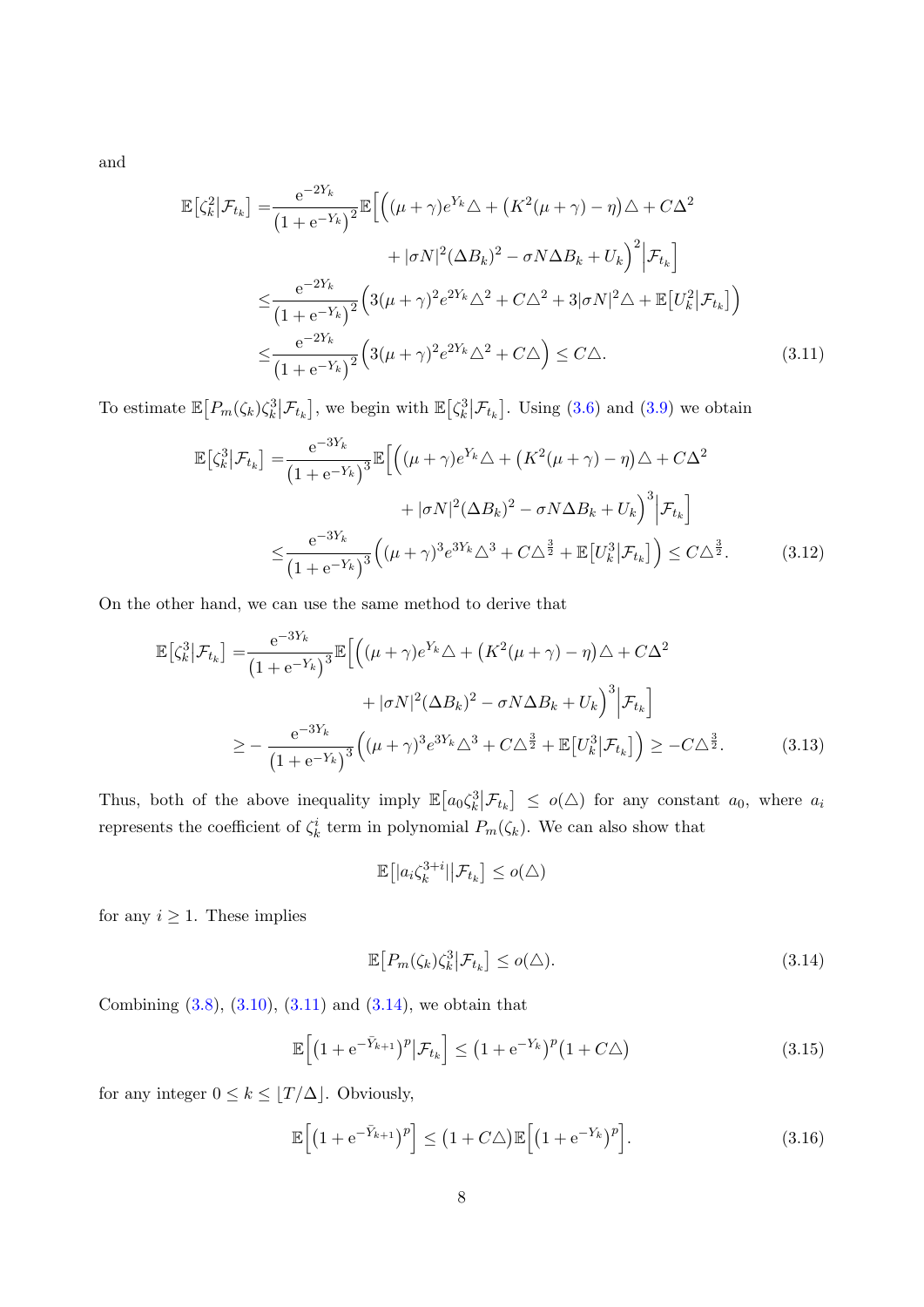Define  $\Omega_k = \left\{ \omega \middle| \bar{Y}_k \leq \log(K\Delta^{-\frac{1}{2}}) \right\}$  and using the Chebyshev's inequality, we can see that

$$
\mathbb{E}\left[\left(1+e^{-Y_k}\right)^p\right] = \mathbb{E}\left[\left(1+e^{-Y_k}\right)^p I_{\Omega_k}\right] + \mathbb{E}\left[\left(1+e^{-Y_k}\right)^p I_{\Omega_k^c}\right]
$$
\n
$$
= \mathbb{E}\left[\left(1+e^{-\bar{Y}_k}\right)^p I_{\Omega_k}\right] + \mathbb{E}\left[\left(1+K^{-1}\Delta^{\frac{1}{2}}\right)^p I_{\Omega_k^c}\right]
$$
\n
$$
\leq \mathbb{E}\left[\left(1+e^{-\bar{Y}_k}\right)^p\right] + 2^p \mathbb{P}\left\{\bar{Y}_k > \log\left(K\Delta^{-\frac{1}{2}}\right)\right\}
$$
\n
$$
\leq \left(1+C\Delta\right) \mathbb{E}\left[\left(1+e^{-Y_{k-1}}\right)^p\right] + 2^p \frac{\mathbb{E}e^{2\bar{Y}_k}}{K^2\Delta^{-1}}.
$$
\n(3.17)

It follows from the result of Lemma [3.1](#page-5-0) that

$$
\mathbb{E}\left[\left(1 + e^{-Y_k}\right)^p\right] \leq \left(1 + C\Delta\right)\mathbb{E}\left[\left(1 + e^{-Y_{k-1}}\right)^p\right] + C\Delta
$$
\n
$$
\leq \left(1 + C\Delta\right)^k \left(1 + e^{-Y_0}\right)^p + C\Delta \sum_{i=0}^{k-1} \left(1 + C\Delta\right)^i
$$
\n
$$
\leq e^{Ck\Delta} \left(1 + e^{-Y_0}\right)^p + Ck\Delta e^{Ck\Delta} \leq e^{CT} \left[\left(1 + e^{-Y_0}\right)^p + CT\right].
$$
\n(3.18)

Therefore the desired result follows.  $\Box$ 

Define  $\tau_R = \inf\{k\Delta \geq 0 : y(t_k) \geq \log R\}$ ,  $\rho_{\Delta} = \inf\{k\Delta \geq 0 : \overline{Y}_{\Delta}(t_k) \geq \log(K\Delta^{-\frac{1}{2}})\}$ . By Lemma [2.2](#page-3-2) we have

$$
R^p \mathbb{P}\{\tau_R \leq T\} \leq \mathbb{E}\Big[e^{py(T\wedge \tau_R)}I_{\{\tau_R \leq T\}}\Big] + \mathbb{E}\Big[e^{py(T\wedge \tau_R)}I_{\{\tau_R > T\}}\Big] = \mathbb{E}\big[e^{py(T\wedge \tau_R)}\big] \leq C_T.
$$

It is easy to see that

<span id="page-8-0"></span>
$$
\mathbb{P}\{\tau_R \le T\} \le C_T R^{-p}, \qquad \forall \ p > 0,
$$
\n(3.19)

where  $C$  is a positive constant independent of  $R$ . Moreover, by the virtue of Lemma [3.1,](#page-5-0) we have

$$
\mathbb{E}\Big[\exp\big(p\log(K\Delta^{-\frac{1}{2}})\big)I_{\{\rho_{\Delta}\leq T\}}\Big]\leq \mathbb{E}\Big[\exp\big(p\bar{Y}_{\Delta}(T\wedge\rho_{\Delta})\big)\Big]=\mathbb{E}\Big[\exp\big(p\bar{Y}_{\lfloor\frac{T\wedge\rho_{\Delta}}{\Delta}\rfloor}\big)\Big]
$$

$$
\leq \sup_{0\leq k\leq\lfloor T/\Delta\rfloor}\mathbb{E}\big[\exp\big(p\bar{Y}_{k}\big)\big]\leq C_{T},
$$

implies that

<span id="page-8-1"></span>
$$
\mathbb{P}\{\rho_{\triangle}\leq T\}\leq C_{T}K^{-p}\Delta^{p/2},\quad\forall\ p>0,
$$
\n(3.20)

<span id="page-8-2"></span>where C is a positive constant independent of  $\Delta$ .

**Theorem 3.3.** For any  $p > 0$ , the TEM scheme defined by  $(3.1)$  has the property that

$$
\sup_{0 \le k \le \lfloor T/\Delta \rfloor} \mathbb{E}\Big[|Y_k - y(t_k)|^p\Big] \le C_T \Delta^p
$$

for any  $\Delta \in (0,1)$  and  $T > 0$ .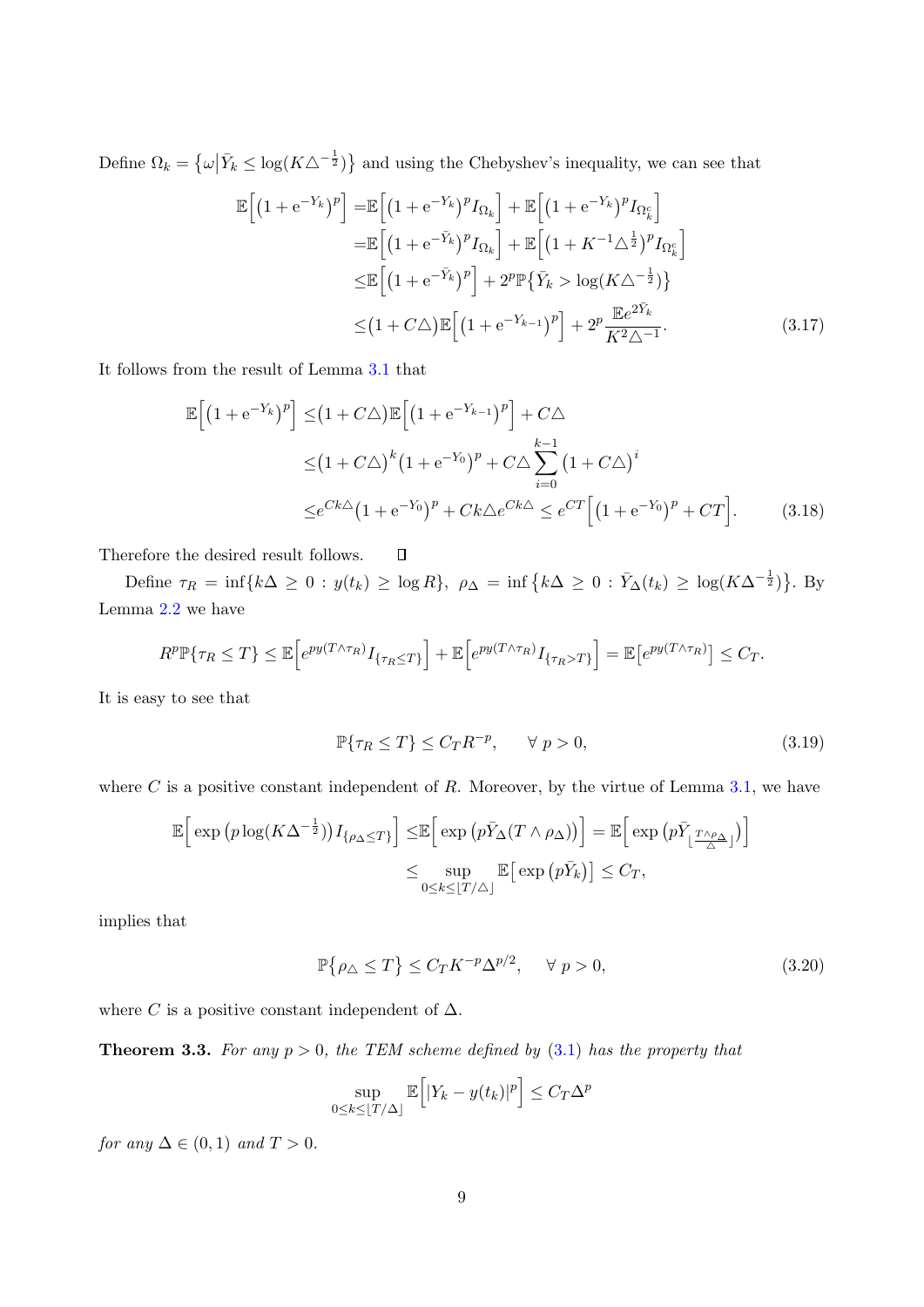**Proof.** Define  $\bar{\theta}_{\Delta} = \tau_{K\Delta^{-1/2}} \wedge \rho_{\Delta}, \Omega_1 := \{ \omega : \bar{\theta}_{\Delta} > T \}, \bar{u}_k = Y_k - y(t_k)$ , for any  $k\Delta \in [0, T]$ , where  $\tau_L$  and  $\rho_{\triangle}$  are defined by [\(3.19\)](#page-8-0), and [\(3.20\)](#page-8-1), respectively. For any  $q > p$ , using the Young inequality we obtain that

$$
\mathbb{E}|\bar{u}_k|^p = \mathbb{E}(|\bar{u}_k|^p I_{\Omega_1}) + \mathbb{E}(|\bar{u}_k|^p I_{\Omega_1^c})
$$
  

$$
\leq \mathbb{E}(|\bar{u}_k|^p I_{\Omega_1}) + \frac{p\Delta^p}{q} \mathbb{E}(|\bar{u}_k|^q) + \frac{q-p}{q\Delta^{p^2/(q-p)}} \mathbb{P}(\Omega_1^c).
$$
 (3.21)

It follows from the results of Lemmas [2.2,](#page-3-2) [3.1](#page-5-0) and [3.2](#page-5-1) that

<span id="page-9-2"></span><span id="page-9-1"></span><span id="page-9-0"></span>
$$
\frac{p\Delta^p}{q}\mathbb{E}\left(|\bar{u}_k|^q\right) \le C_T \Delta^p. \tag{3.22}
$$

It follows from  $(3.19)$ , and  $(3.20)$  that

$$
\frac{q-p}{q\Delta^{p^2/(q-p)}}\mathbb{P}(\Omega_1^c) \leq \frac{q-p}{q\Delta^{p^2/(q-p)}} \left(\mathbb{P}\{\tau_{K\Delta^{-1/2}} \leq T\} + \mathbb{P}\{\rho_{\Delta} \leq T\}\right)
$$
\n
$$
\leq \frac{2(q-p)}{q\Delta^{p^2/(q-p)}} \frac{C_T}{K^{\delta}\Delta^{-\frac{\delta}{2}}} \leq C_T\Delta^{\frac{\delta}{2} - \frac{p^2}{q-p}} \leq C_T\Delta^p,
$$
\n(3.23)

where  $\delta \ge 2pq/(q-p)$ . Inserting [\(3.22\)](#page-9-0), [\(3.23\)](#page-9-1) and [\(2.5\)](#page-4-5) into [\(3.21\)](#page-9-2) yields

$$
\mathbb{E}|\bar{u}_k|^p \leq \mathbb{E}(|\bar{u}_k|^p I_{\Omega_1}) + C_T \Delta^p \leq \sup_{0 \leq k \leq \lfloor \frac{T \wedge \rho_{\Delta}}{\Delta} \rfloor} \mathbb{E}\Big[|Y_k - y(t_k)|^p\Big] + C_T \Delta^p
$$

$$
= \sup_{0 \leq k \leq \lfloor \frac{T \wedge \rho_{\Delta}}{\Delta} \rfloor} \mathbb{E}\Big[|Y_k^E - y(t_k)|^p\Big] + C_T \Delta^p \leq C_T \Delta^p. \tag{3.24}
$$

The proof is complete.

**Theorem 3.4.** For any  $p > 0$  there exists a constant  $C > 0$  such that

 $\Box$ 

$$
\sup_{k=0,\ldots,\lfloor T/\Delta \rfloor} \mathbb{E}\Big[\big|I(t_k) - I_k^{\triangle}\big|^p\Big] \leq C_T \Delta^p
$$

for any  $\Delta \in (0,1]$  and  $T > 0$ .

**Proof.** By the Lamperti-transformation  $(1.5)$  and  $(3.2)$ , we have

$$
\sup_{k=0,\ldots,\lfloor T/\Delta \rfloor} \mathbb{E}\bigg[\Big|I(t_k) - I_k^{\triangle}\Big|^p\bigg] = N \sup_{k=0,\ldots,\lfloor T/\Delta \rfloor} \mathbb{E}\bigg[\Big|\frac{\mathrm{e}^{y(t_k)}}{1 + \mathrm{e}^{y(t_k)}} - \frac{\mathrm{e}^{Y_k}}{1 + \mathrm{e}^{Y_k}}\Big|^p\bigg]
$$

$$
\leq N \sup_{k=0,\ldots,\lfloor T/\Delta \rfloor} \mathbb{E}\bigg[\Big|y(t_k) - Y_k\Big|^p\bigg].
$$

Thus, by applying Theorem [3.3,](#page-8-2) we infer that

$$
\mathbb{E}\bigg[\sup_{k=0,\ldots,\lfloor T/\Delta\rfloor} \left| I(t_k) - I_k^{\triangle} \right|^p\bigg] \le N \sup_{k=0,\ldots,\lfloor T/\Delta\rfloor} \mathbb{E}\bigg[\left| y(t_k) - Y_k \right|^p\bigg] \le C_T \Delta^p \tag{3.25}
$$

for any  $\Delta \in (0,1]$ . The proof is complete.

 $\Box$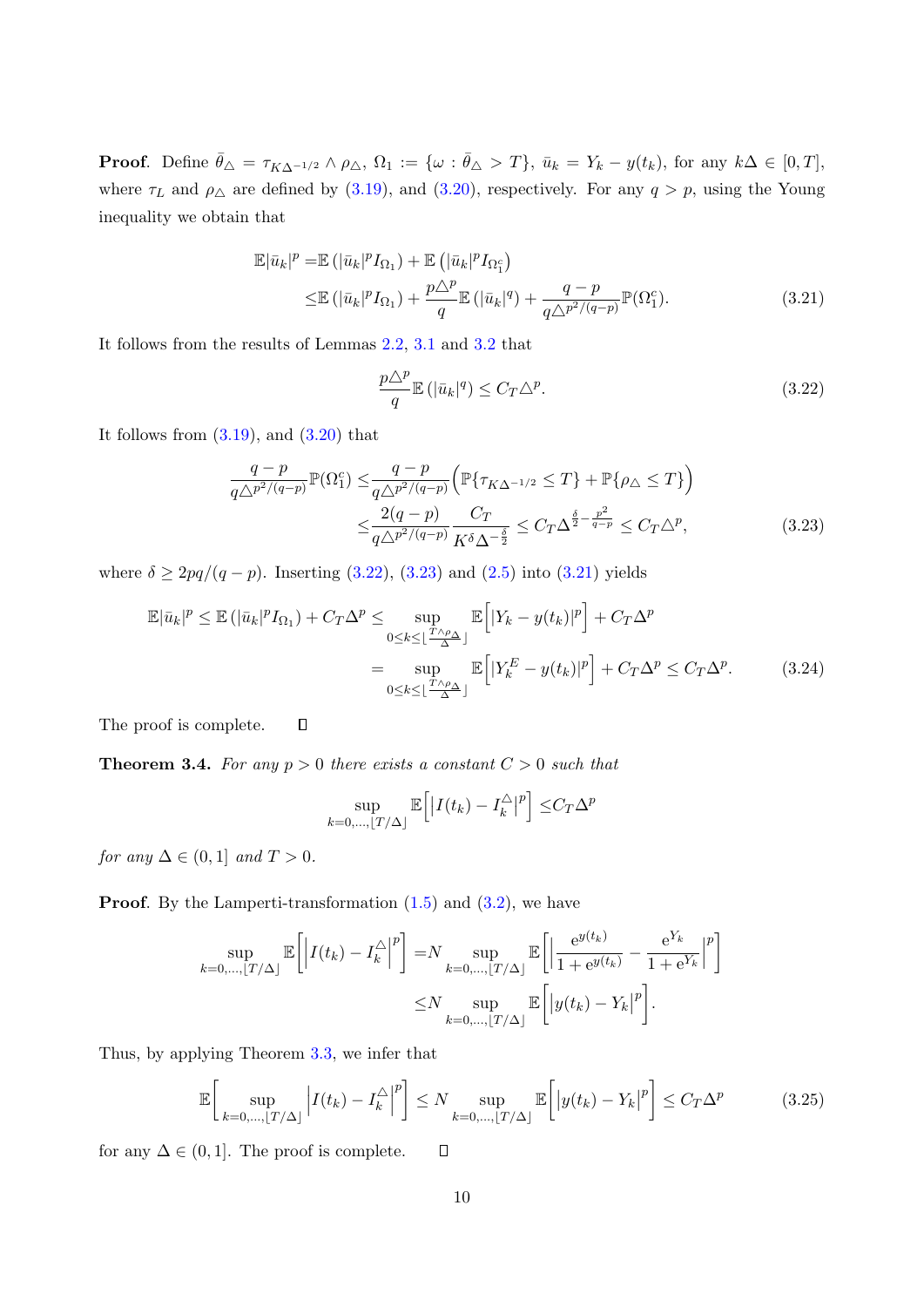# <span id="page-10-0"></span>4. Extinction

In the study of population systems, extinction is one of the most important issues, the easily implementable scheme preserving the underlying extinction is desired eagerly. In this section we cite the extinction criterion of the exact solution for SIS epidemic models  $(1.2)$  (see, e.g., [\[2\]](#page-18-0)) and go a further step to show the logarithmic TEM method keeping extinction well. To begin this section, we cite an extinction of stochastic SIS models, please see details in [\[2\]](#page-18-0).

# <span id="page-10-1"></span>Theorem 4.1  $([2,$  $([2,$  Theorem 4.1]). If

$$
R_0^S := R_0^D - \frac{\sigma^2 N^2}{2(\mu + \gamma)} = \frac{\beta N}{\mu + \gamma} - \frac{\sigma^2 N^2}{2(\mu + \gamma)} < 1 \quad \text{and} \quad \sigma^2 \le \frac{\beta}{N},\tag{4.1}
$$

then for any given initial value  $I_0 \in (0, N)$ , the solution of the SDE [\(1.2\)](#page-1-1) obeys

<span id="page-10-2"></span>
$$
\limsup_{t \to \infty} \frac{1}{t} \log(I(t)) \le \beta N - \mu - \gamma - 0.5\sigma^2 N^2 < 0 \quad a.s.;\tag{4.2}
$$

namely,  $I(t)$  tends to zero exponentially a.s. In other words, the disease dies out with probability one.

<span id="page-10-4"></span>**Theorem 4.2.** Under the condition of Theorem [4.1,](#page-10-1) there is a constant  $\Delta \in (0, \Delta^*)$  such that the scheme [\(3.1\)](#page-4-3) has the property that

$$
\limsup_{k \triangle \to \infty} \frac{1}{k \triangle} \log(I_k^{\triangle}) \le \beta N - \mu - \gamma - 0.5\sigma^2 N^2 + h(\triangle) < 0 \quad a.s.;\tag{4.3}
$$

namely,  $I_k^{\triangle}$  $\frac{dS}{dt}$  tends to zero exponentially a.s. In other words, the disease dies out with probability one, where

$$
h(\Delta) := 6|\eta + 0.5\sigma^2 N^2|^3 \Delta^2 + 6K^3(\mu + \gamma)^3 + 4|\sigma N|^3 \Delta^{\frac{1}{2}},\tag{4.4}
$$

and  $\Delta^*$  is the positive solution of the equation (in  $\Delta$ )

<span id="page-10-3"></span>
$$
h(\triangle) = 0.5\sigma^2 N^2 + \mu + \gamma - \beta N.
$$

**Proof.** Clear, we can see that  $Y_k \leq \log(K\Delta^{-\frac{1}{2}})$  and  $Y_k \leq \bar{Y}_k$ . Direct calculation leads to

$$
I_k^{\triangle} - \bar{I}_k^{\triangle} = \frac{N}{1 + e^{\bar{Y}_k}} - \frac{N}{1 + e^{Y_k}} = \frac{N(e^{Y_k} - e^{\bar{Y}_k})}{(1 + e^{\bar{Y}_k})(1 + e^{Y_k})} \le 0,
$$

implies that  $I_k \leq \bar{I}_k$ . Here and below we always denote

$$
f(x) := N - \frac{N}{1 + e^x} = \frac{Ne^x}{1 + e^x}, \ \ \forall \ x \in \mathbb{R},
$$

we derive that

$$
\begin{cases}\nf'(x) = \frac{Ne^x}{1+e^x} \frac{1}{1+e^x} = \frac{f(x)}{1+e^x}, & f''(x) = \frac{Ne^x(1-e^x)}{(1+e^x)^3} = \frac{f(x)(1-e^x)}{(1+e^x)^2}, \\
f'''(x) = \frac{Ne^x}{(1+e^x)^4} \left[ (1-e^x)^2 - 2e^x \right] = \frac{f(x)}{(1+e^x)^3} \left[ (1-e^x)^2 - 2e^x \right].\n\end{cases} (4.5)
$$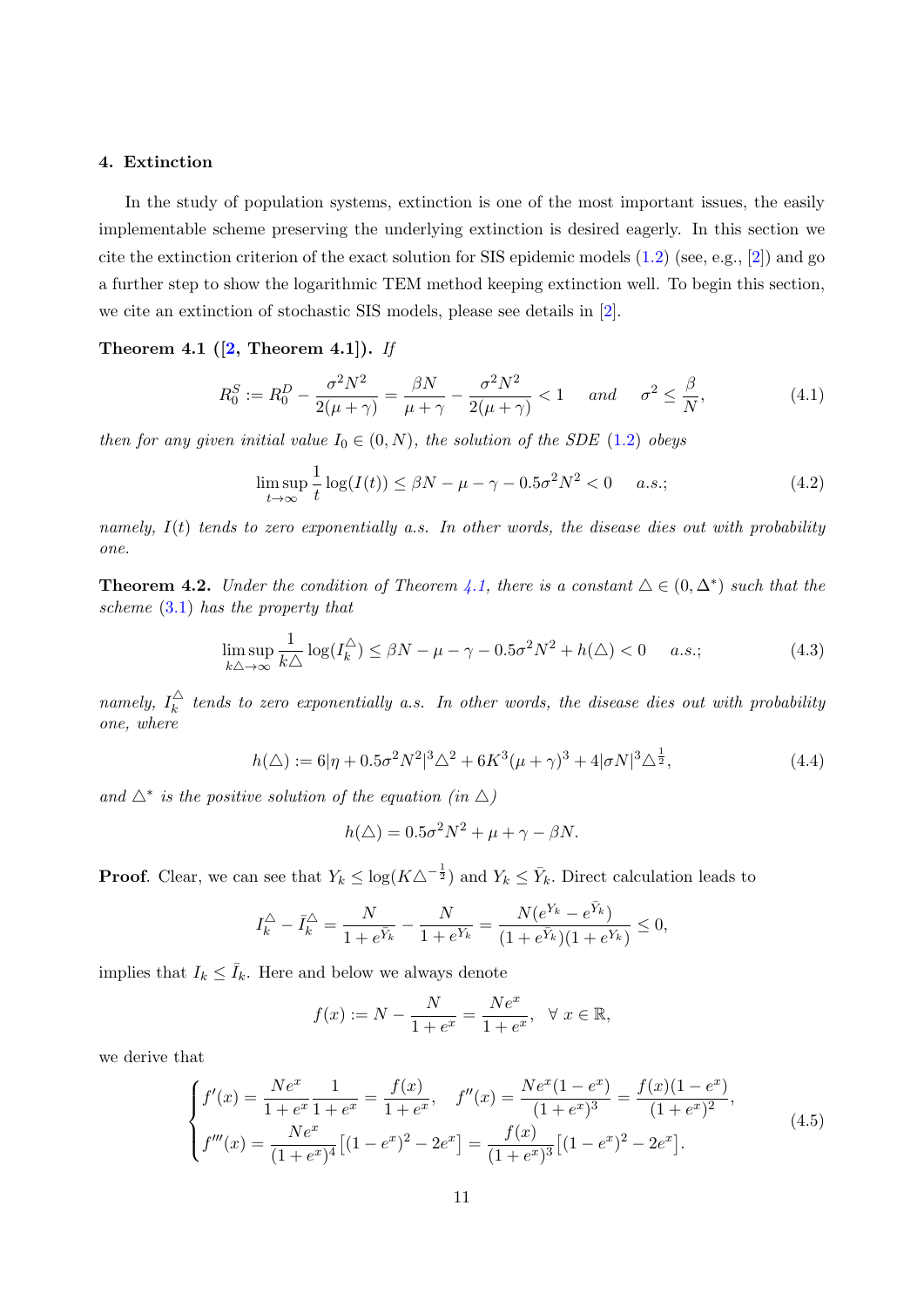To proceed, we define

$$
V(x) := \log f(x) = \log \frac{Ne^x}{1 + e^x}, \quad \forall \ x \in \mathbb{R}.
$$

It is easy to see that

$$
\begin{cases}\nV'(x) = \frac{f'(x)}{f(x)} = \frac{1}{1 + e^x}, \\
V''(x) = \left[\frac{f'(x)}{f(x)}\right]' = \frac{f''(x)}{f(x)} - \left(\frac{f'(x)}{f(x)}\right)^2 = \frac{1 - e^x}{(1 + e^x)^2} - \frac{1}{(1 + e^x)^2} = \frac{-e^x}{(1 + e^x)^2}, \\
V'''(x) = \frac{f'''(x)}{f(x)} - 3\frac{f'(x)f''(x)}{f^2(x)} + 2\left[\frac{f'(x)}{f(x)}\right]^3 = \frac{(1 - e^x)^2}{(1 + e^x)^3} - \frac{1}{(1 + e^x)^2},\n\end{cases} (4.6)
$$

and for any  $x \in \mathbb{R}$ ,

<span id="page-11-0"></span>
$$
|V'''(x)| \le \frac{1}{(1+e^x)} + \frac{1}{(1+e^x)^2} \le 2.
$$
\n(4.7)

Then, by the virtue of the Taylor formula with Lagrange remainder term, we have

$$
V(\bar{Y}_{k+1}) = V(Y_k) + V'(Y_k)(\bar{Y}_{k+1} - Y_k) + \frac{V''(Y_k)}{2}(\bar{Y}_{k+1} - Y_k)^2
$$
  
+ 
$$
\frac{V'''(Y_k + \theta(\bar{Y}_{k+1} - Y_k))}{3!}(\bar{Y}_{k+1} - Y_k)^3
$$
  
= 
$$
V(Y_k) + \frac{\bar{Y}_{k+1} - Y_k}{1 + e^{Y_k}} + \frac{-e^{Y_k}(\bar{Y}_{k+1} - Y_k)^2}{2(1 + e^{Y_k})^2} + \frac{V'''(Y_k + \theta(\bar{Y}_{k+1} - Y_k))}{3!}(\bar{Y}_{k+1} - Y_k)^3, (4.8)
$$

where  $\theta \in (0, 1)$ . By  $(4.7)$ , we can see that

$$
V(\bar{Y}_{k+1}) \le V(Y_k) + (1 + e^{Y_k})^{-1}(\bar{Y}_{k+1} - Y_k) + \frac{-e^{Y_k}}{2(1 + e^{Y_k})^2}(\bar{Y}_{k+1} - Y_k)^2 + \frac{1}{3}|\bar{Y}_{k+1} - Y_k|^3. \tag{4.9}
$$

It follows from Lemma [2.3](#page-4-4) that  $\mathbb{E}|\Delta B_k|^3 = (2\Delta)^{\frac{3}{2}}/\sqrt{\pi}$ , and by [\(3.5\)](#page-5-3), one observes

<span id="page-11-1"></span>
$$
\frac{1}{3}|\bar{Y}_{k+1}-Y_k|^3 \leq h(\triangle)\triangle + M_k^{(1)},
$$

where

<span id="page-11-3"></span><span id="page-11-2"></span>
$$
M_k^{(1)} = 2|\sigma N|^3 \Big(|\triangle B_k|^3 - \frac{(2\triangle)^{\frac{3}{2}}}{\sqrt{\pi}}\Big).
$$

Inserting the above inequality into  $(4.9)$  we have

$$
V(\bar{Y}_{k+1}) \leq V(Y_k) + (1 + e^{Y_k})^{-1}(\bar{Y}_{k+1} - Y_k) + \frac{-e^{Y_k}}{2(1 + e^{Y_k})^2}(\bar{Y}_{k+1} - Y_k)^2 + h(\triangle)\triangle + M_k^{(1)}.
$$
 (4.10)

The second and third terms at the right end of the estimation inequality, we have

$$
(1 + e^{Y_k})^{-1}(\bar{Y}_{k+1} - Y_k) = (1 + e^{Y_k})^{-1} \Big[ \big( \eta - (\mu + \gamma) e^{Y_k} + \frac{\sigma^2 N^2}{2} - \frac{\sigma^2 N^2}{1 + e^{Y_k}} \big) \triangle + \sigma N \triangle B_k \Big]
$$
  

$$
= (1 + e^{Y_k})^{-1} \big( \eta - (\mu + \gamma) e^{Y_k} \big) \triangle + (1 + e^{Y_k})^{-1} \sigma N \triangle B_k
$$
  

$$
+ (1 + e^{Y_k})^{-1} \Big( \frac{\sigma^2 N^2}{2} - \frac{\sigma^2 N^2}{1 + e^{Y_k}} \Big) \triangle, \tag{4.11}
$$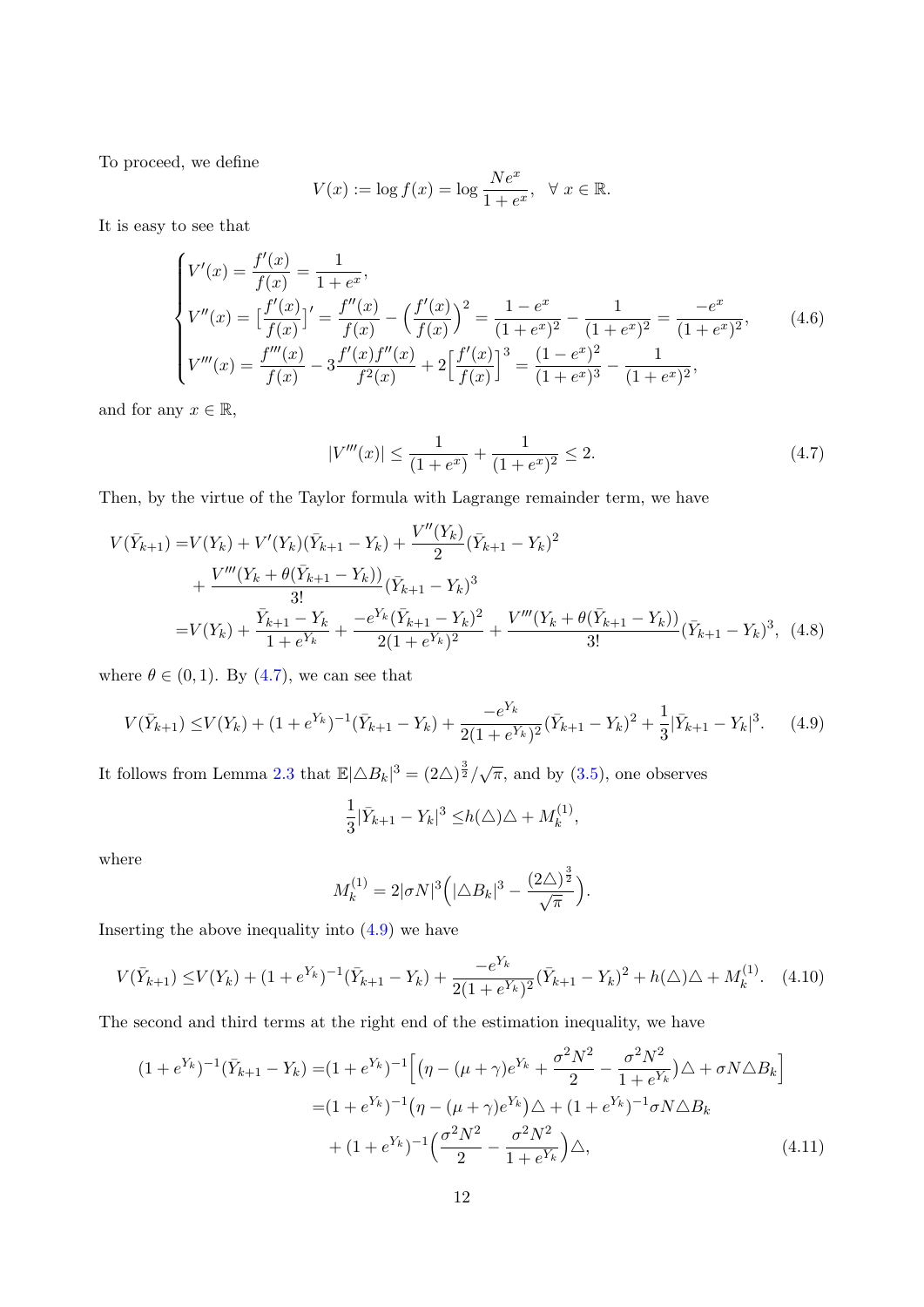and

$$
(\bar{Y}_{k+1} - Y_k)^2 = \left[ (\eta - (\mu + \gamma)e^{Y_k} + \frac{\sigma^2 N^2}{2} - \frac{\sigma^2 N^2}{1 + e^{Y_k}}) \triangle + \sigma N \triangle B_k \right]^2
$$
  
= 
$$
\left( \eta - (\mu + \gamma)e^{Y_k} + \frac{\sigma^2 N^2}{2} - \frac{\sigma^2 N^2}{1 + e^{Y_k}} \right)^2 \triangle^2 + \sigma^2 N^2 (|\triangle B_k|^2 - \triangle) + \sigma^2 N^2 \triangle
$$
  
+ 
$$
2\sigma N \triangle \left( \eta - (\mu + \gamma)e^{Y_k} + \frac{\sigma^2 N^2}{2} - \frac{\sigma^2 N^2}{1 + e^{Y_k}} \right) \triangle B_k
$$
  
= 
$$
\sigma^2 N^2 \triangle + \left( \eta - (\mu + \gamma)e^{Y_k} + \frac{\sigma^2 N^2}{2} - \frac{\sigma^2 N^2}{1 + e^{Y_k}} \right)^2 \triangle^2 + M_k^{(2)},
$$

where

$$
M_k^{(2)} := \sigma^2 N^2 \big( |\triangle B_k|^2 - \triangle \big) + 2\sigma N \triangle \bigg( \eta - (\mu + \gamma) e^{Y_k} + \frac{\sigma^2 N^2}{2} - \frac{\sigma^2 N^2}{1 + e^{Y_k}} \bigg) \triangle B_k.
$$

Then

$$
\frac{-e^{Y_k}}{2(1+e^{Y_k})^2}(\bar{Y}_{k+1}-Y_k)^2 = \frac{-e^{Y_k}}{2(1+e^{Y_k})^2} \Big[ \left(\eta - (\mu + \gamma)e^{Y_k} + \frac{\sigma^2 N^2}{2} - \frac{\sigma^2 N^2}{1+e^{Y_k}}\right)\triangle + \sigma N \triangle B_k \Big]^2
$$

$$
= -\frac{\sigma^2 N^2 e^{Y_k}}{2(1+e^{Y_k})^2} \triangle - \frac{e^{Y_k}}{2(1+e^{Y_k})^2} M_k^{(2)}
$$

$$
- \frac{e^{Y_k}}{2(1+e^{Y_k})^2} \left(\eta - (\mu + \gamma)e^{Y_k} + \frac{\sigma^2 N^2}{2} - \frac{\sigma^2 N^2}{1+e^{Y_k}}\right)^2 \triangle^2 \tag{4.12}
$$

Substituting  $(4.11)$  and  $(4.12)$  into  $(4.10)$  yields

$$
V(\bar{Y}_{k+1}) \leq V(Y_k) + (1 + e^{Y_k})^{-1} \left(\eta - (\mu + \gamma)e^{Y_k}\right) \triangle + (1 + e^{Y_k})^{-1} \sigma N \triangle B_k
$$
  
+ 
$$
(1 + e^{Y_k})^{-1} \left(\frac{\sigma^2 N^2}{2} - \frac{\sigma^2 N^2}{1 + e^{Y_k}}\right) \triangle - \frac{\sigma^2 N^2 e^{Y_k}}{2(1 + e^{Y_k})^2} \triangle - \frac{e^{Y_k}}{2(1 + e^{Y_k})^2} M_k^{(2)}
$$
  
- 
$$
\frac{e^{Y_k}}{2(1 + e^{Y_k})^2} \left(\eta - (\mu + \gamma)e^{Y_k} + \frac{\sigma^2 N^2}{2} - \frac{\sigma^2 N^2}{1 + e^{Y_k}}\right)^2 \triangle^2 + h(\triangle) \triangle + M_k^{(1)}
$$
  

$$
\leq V(Y_k) + (1 + e^{Y_k})^{-1} \left(\eta - (\mu + \gamma)e^{Y_k}\right) \triangle + (1 + e^{Y_k})^{-1} \left(\frac{\sigma^2 N^2}{2} - \frac{\sigma^2 N^2}{1 + e^{Y_k}}\right) \triangle
$$
  
- 
$$
\frac{\sigma^2 N^2 e^{Y_k}}{2(1 + e^{Y_k})^2} \triangle + h(\triangle) \triangle + M_k,
$$
 (4.13)

where

<span id="page-12-1"></span><span id="page-12-0"></span>
$$
M_k = (1 + e^{Y_k})^{-1} \sigma N \triangle B_k - \frac{e^{Y_k}}{2(1 + e^{Y_k})^2} M_k^{(2)} + M_k^{(1)}.
$$

We can see that

$$
(1+e^{Y_k})^{-1}\left(\frac{\sigma^2 N^2}{2}-\frac{\sigma^2 N^2}{1+e^{Y_k}}\right)-\frac{\sigma^2 N^2 e^{Y_k}}{2(1+e^{Y_k})^2}=\frac{\sigma^2 N^2}{2(1+e^{Y_k})^2}\left(1+e^{Y_k}-2-e^{Y_k}\right)=-\frac{\sigma^2 N^2}{2(1+e^{Y_k})^2},
$$

and

$$
(1 + e^{Y_k})^{-1}(\eta - (\mu + \gamma)e^{Y_k}) = (1 + e^{Y_k})^{-1}(\beta N - \mu - \gamma - (\mu + \gamma)e^{Y_k})
$$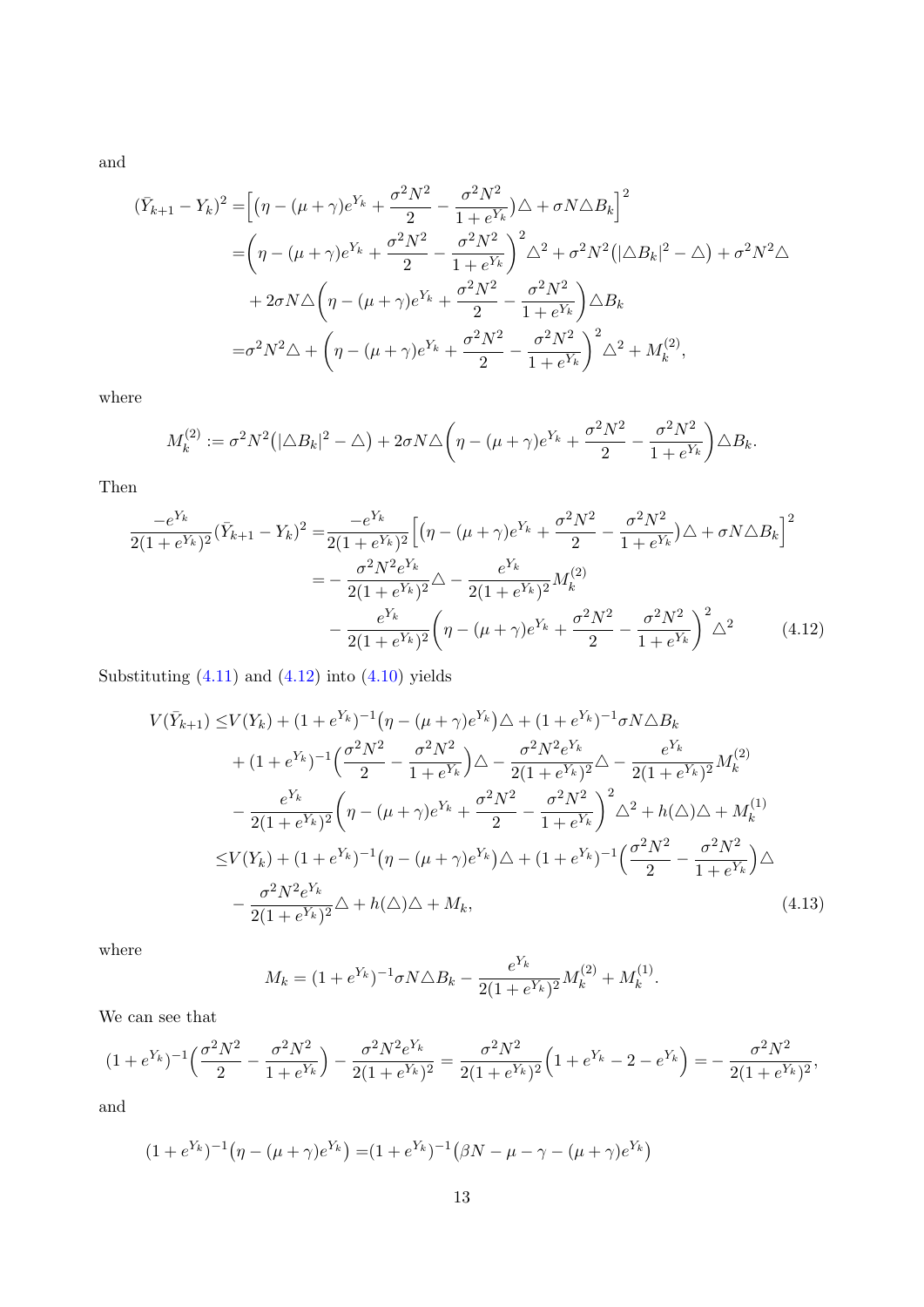$$
= (1 + e^{Y_k})^{-1} \left( \beta N - (\mu + \gamma)(1 + e^{Y_k}) \right) = \frac{\beta N}{1 + e^{Y_k}} - \mu - \gamma.
$$

Making use of the above inequality and [\(4.13\)](#page-12-1) yields

$$
V(\bar{Y}_{k+1}) \leq V(Y_k) + \left(\frac{\beta N}{1 + e^{Y_k}} - \mu - \gamma - \frac{\sigma^2 N^2}{2(1 + e^{Y_k})^2}\right)\Delta + h(\Delta)\Delta + M_k.
$$
 (4.14)

Due to  $(3.2)$  and definition of V, we have

$$
V(\bar{Y}_{k+1}) = \log(\bar{I}_{k+1}^{\triangle}), \ V(Y_k) = \log(I_k^{\triangle}), \ N - I_k^{\triangle} = \frac{N}{1 + e^{Y_k}},
$$

and hence  $V(Y_{k+1}) \leq V(\bar{Y}_{k+1}),$ 

$$
\frac{\beta N}{1 + e^{Y_k}} - \mu - \gamma = \beta N - \beta I_k^{\triangle} - \mu - \gamma, \quad -\frac{\sigma^2 N^2}{2(1 + e^{Y_k})^2} = -0.5\sigma^2 (N - I_k^{\triangle})^2.
$$

Then

$$
\log(I_{k+1}^{\triangle}) \le \log(I_k^{\triangle}) + \left[\beta N - \mu - \gamma - \beta I_k^{\triangle} - 0.5\sigma^2 (N - I_k^{\triangle})^2\right] \triangle + h(\triangle)\triangle + M_k
$$
  
=  $\log(I_k^{\triangle}) + g(I_k^{\triangle})\triangle + h(\triangle)\triangle + M_k,$  (4.15)

for any integer  $k \geq 0$ , where  $g : \mathbb{R} \to \mathbb{R}$  is defined by

$$
g(x) = \beta N - \mu - \gamma - \beta x - 0.5\sigma^2 (N - x)^2.
$$
 (4.16)

However, under condition  $(4.1)$ , we have

<span id="page-13-0"></span>
$$
g(I_k^{\triangle}) \le \beta N - \mu - \gamma - 0.5\sigma^2 N^2
$$

for  $I_k^{\triangle} \in (0, N)$ . It then follows from  $(4.15)$  that

$$
\log(I_{k+1}^{\triangle}) \leq \log(I_k^{\triangle}) + (\beta N - \mu - \gamma - 0.5\sigma^2 N^2)\triangle + h(\triangle)\triangle + M_k.
$$

Repeating this procedure arrives at

$$
\log(I_k^{\triangle}) \leq \log(I_0) + (\beta N - \mu - \gamma - 0.5\sigma^2 N^2)k\triangle + h(\triangle)k\triangle + \sum_{i=0}^{k-1} M_i.
$$

This implies

$$
\limsup_{k\Delta \to +\infty} \frac{1}{k\Delta} \log(I_k^{\Delta}) \leq \beta N - \mu - \gamma - 0.5\sigma^2 N^2 + h(\Delta) + \limsup_{k\Delta \to +\infty} \frac{1}{k\Delta} \sum_{i=0}^{k-1} M_i \quad \text{a.s.}
$$
 (4.17)

However, by the large number theorem for martingales (see, e.g., [\[23\]](#page-19-9)), we have

<span id="page-13-1"></span>
$$
\limsup_{k\triangle \to +\infty} \frac{1}{k\triangle} \sum_{i=0}^{k-1} M_i = 0 \text{ a.s.}
$$

We therefore obtain the desired assertion  $(4.20)$  from  $(4.17)$ .  $\Box$ 

<span id="page-13-2"></span>In Theorem [4.1](#page-10-1) we require the noise intensity  $\sigma^2 \le \beta/N$ . The following theorem covers the case when  $\sigma^2 > \beta/N$ .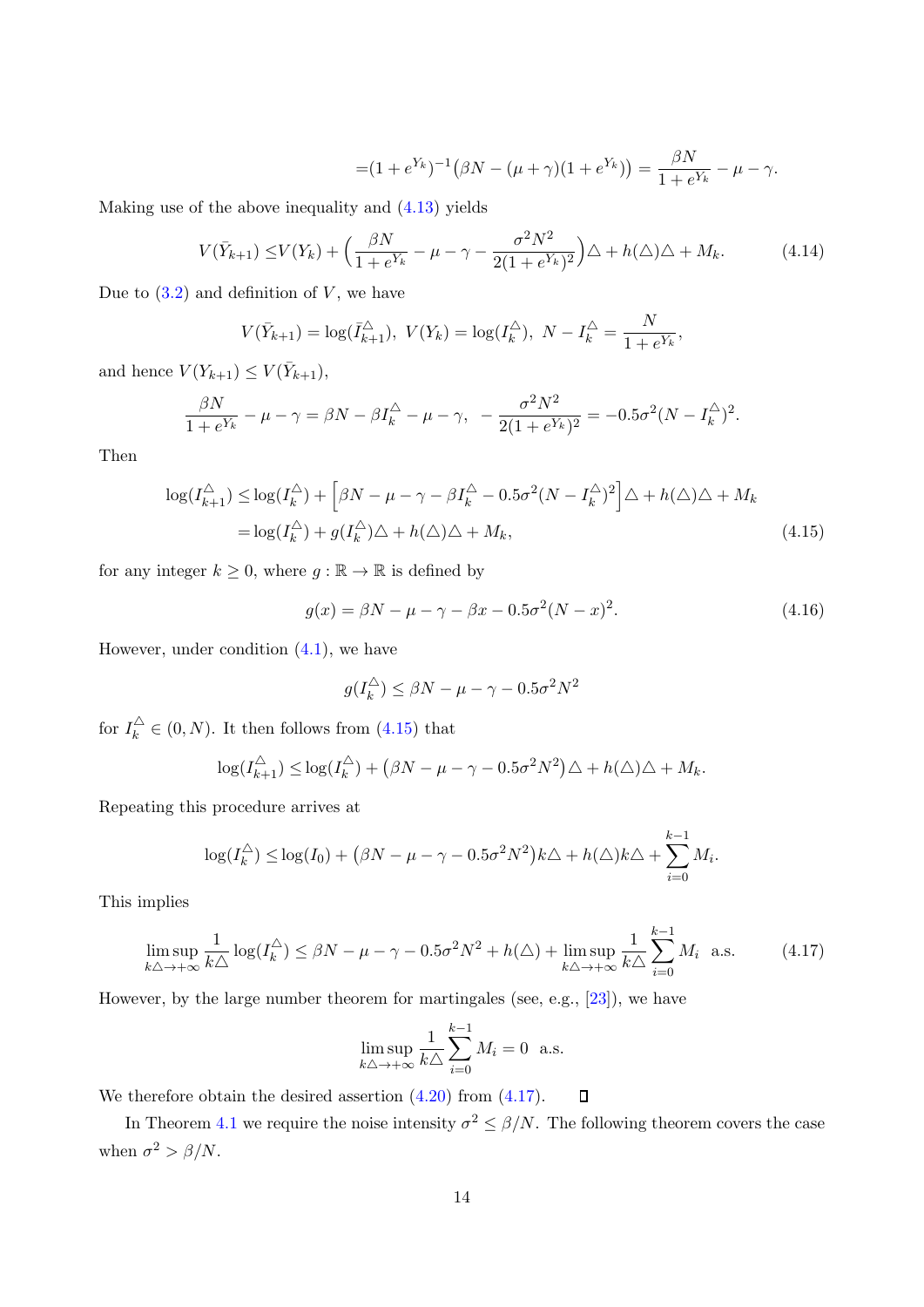Theorem 4.3 ( $[2,$  Theorem 4.3]). If

<span id="page-14-1"></span>
$$
\sigma^2 > \frac{\beta}{N} \vee \frac{\beta^2}{2(\mu + \gamma)},\tag{4.18}
$$

then for any given initial value  $I_0 \in (0, N)$ , the solution of the SDE SIS model [\(1.2\)](#page-1-1) obeys

$$
\limsup_{t \to \infty} \frac{1}{t} \log(I(t)) \le -\mu - \gamma + \frac{\beta^2}{2\sigma^2} < 0 \quad a.s.;
$$
\n(4.19)

namely,  $I(t)$  tends to zero exponentially a.s. In other words, the disease dies out with probability one.

Note that condition [\(4.18\)](#page-14-1) implies that  $R_0^S \leq 1$ .

**Theorem 4.4.** Under the condition of Theorem [4.3,](#page-13-2) there is a constant  $\Delta \in (0, \Delta^{**})$  such that the scheme [\(3.1\)](#page-4-3) has the property that

$$
\limsup_{k \triangle \to \infty} \frac{1}{k \triangle} \log(I_k^{\triangle}) \le -\mu - \gamma + \frac{\beta^2}{2\sigma^2} + h(\triangle) < 0 \quad a.s.; \tag{4.20}
$$

namely,  $I_k^{\triangle}$  $\frac{dS}{dt}$  tends to zero exponentially a.s. In other words, the disease dies out with probability one, where  $\Delta^{**}$  is the positive solution of the equation (in  $\Delta$ )

<span id="page-14-0"></span>
$$
h(\triangle) = \mu + \gamma - \frac{\beta^2}{2\sigma^2},
$$

and  $h(\triangle)$  is given by [\(4.4\)](#page-10-3).

**Proof.** We use the same way as in the proof of Theorem [4.2.](#page-10-4) By condition  $(4.18)$ , it is easy to see that  $g(x) \leq g(\bar{x})$  for any  $x \in (0, N)$ , where

$$
\bar{x} := \frac{\sigma^2 N - \beta}{\sigma^2} \in (0, N).
$$

Compute

$$
g(\bar{x}) = \beta N - \mu - \gamma - 0.5\sigma^2 N^2 + \frac{(\sigma^2 N - \beta)^2}{2\sigma^2} = -\mu - \gamma + \frac{\beta^2}{2\sigma^2} < 0.
$$

This implies, in the same way as in the proof of Theorem [4.2,](#page-10-4) that

$$
\limsup_{k\triangle \to +\infty} \frac{1}{k\triangle} \log(I_k^{\triangle}) \le g(\bar{x}) + h(\triangle) \text{ a.s.},
$$

as required. The proof is hence complete.  $\Box$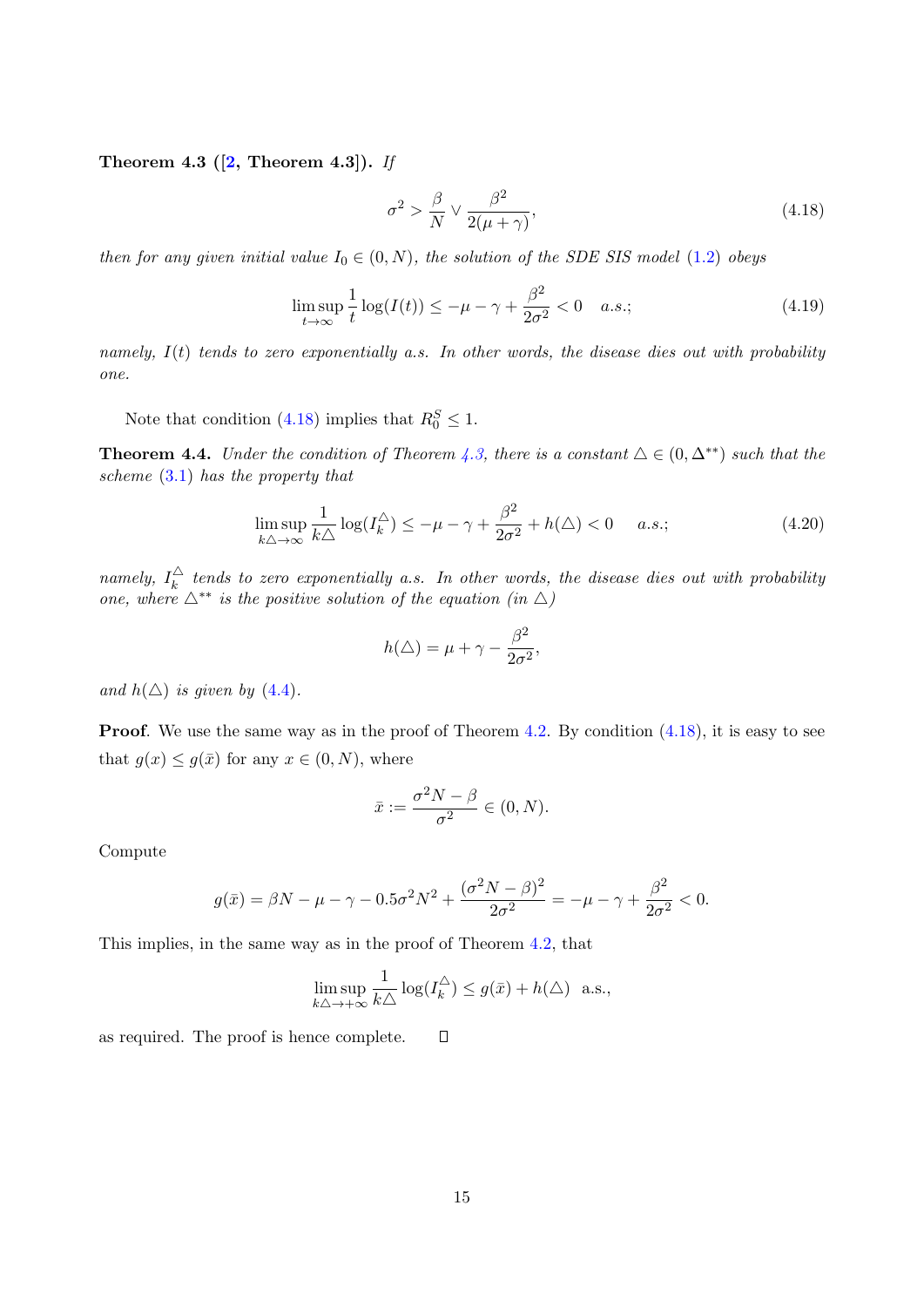#### <span id="page-15-0"></span>5. Examples and simulations

In order to illustrate the efficiency of the logarithmic TEM scheme we introduce some examples and simulations. We shall assume that the unit of time is one day and the population sizes are measured in units of 1 million, unless otherwise stated.

<span id="page-15-3"></span>Example 5.1. Consider the stochastic SIS epidemic model (see, e.g., [\[2,](#page-18-0) Example 4.2])

<span id="page-15-1"></span>
$$
dI(t) = [5I(t) - 0.5I(t)^{2}]dt + 0.035I(t)(100 - I(t))dB(t).
$$
\n(5.1)

Noting that

$$
R_0^S = \frac{\beta N}{\mu + \gamma} - \frac{\sigma^2 N^2}{2(\mu + \gamma)} = 1.111 - 0.136 < 1 \quad and \quad \sigma^2 = 0.001225 \le \frac{\beta}{N} = 0.005,
$$

we can therefore conclude, by Theorem [4.1,](#page-10-2) that for any initial value  $I_0 \in (0, 100)$ ,  $I(t)$  will tend to zero exponentially with probability one.

To compare to the simulations of the classical EM method (see, [\[2,](#page-18-0) Example 4.2]), then all parameters are same as the classical EM method. The simulations in Figure [2](#page-16-0) show the sample paths of the solution for  $t \in [0, 50]$  by the logarithmic TEM scheme. Both figures show clearly that the logarithmic TEM scheme  $(3.2)$  reproduces the dynamic properties of the underlying SDE  $(5.1)$ .



<span id="page-15-2"></span>Figure 1: The approximation error of the exact solution and the numerical solution by the logarithmic EM scheme [\(2.3\)](#page-4-6) as the function of step size  $\Delta \in \{2^{-9}, 2^{-10}, \ldots, 2^{-16}\}$ , with initial values (left)  $I_0 = 1$  and (right)  $I_0 = 90$ .

Due to no closed-form of the solution, using scheme [\(3.2\)](#page-5-2), we regard the better approximation with  $\Delta = 2^{-19}$  as the exact solution  $I(t)$  and compare it with the numerical solution  $I_k$  with  $\Delta = 2^{-9}, 2^{-10}, \ldots, 2^{-16}$ . To compute the approximation error, we run M independent trajectories where  $I^{(j)}(t_k)$  and  $I_k^{(j)}$ <sup>(*j*)</sup> represent the *j*th trajectories of the exact solution  $I(t)$  and the numerical solution  $I_k$  respectively. Thus

$$
\text{Error}(p) := \left(\mathbb{E}\Big[\sup_{k=0,\dots,\lfloor T/\Delta \rfloor} |I(t_k) - I_k|^p\Big]\right)^{\frac{1}{p}} \approx \left(\frac{1}{M} \sum_{j=1}^M \Big[\sup_{k=0,\dots,\lfloor T/\Delta \rfloor} |I^{(j)}(t_k) - I_k^{(j)}|^p\Big]\right)^{\frac{1}{p}}.
$$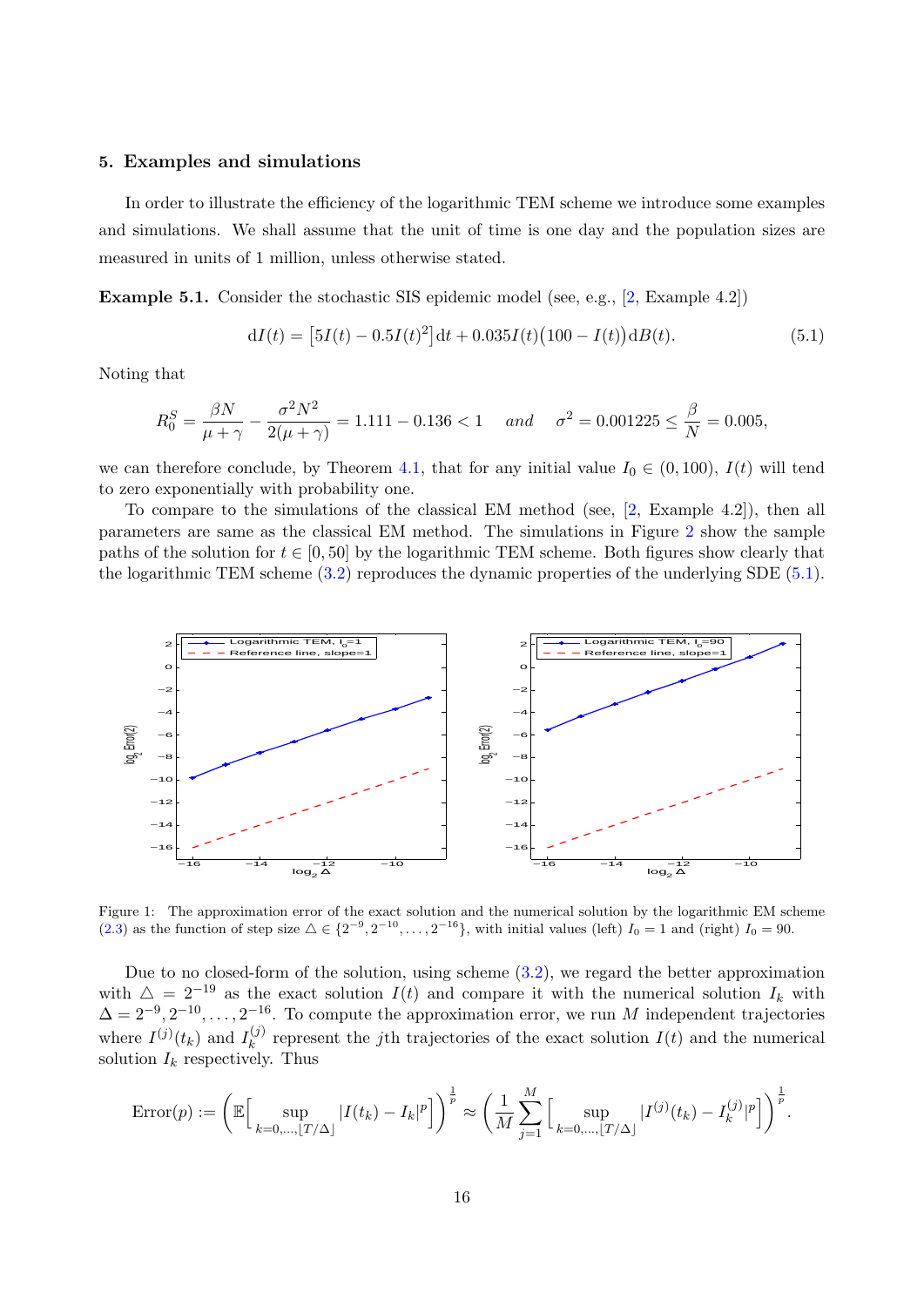

<span id="page-16-0"></span>Figure 2: The approximation error of the exact solution and the numerical solution by the logarithmic EM scheme [\(2.3\)](#page-4-6) as the function of step size  $\Delta \in \{2^{-9}, 2^{-10}, \ldots, 2^{-16}\}$ , with initial values (left)  $I_0 = 90$  and (right)  $I_0 = 1$ .

To reduce the time of simulations without losing any necessary illustration, we only simulate the paths for  $t \in [0, 2]$ , and plotting the  $\log_2$ - $\log_2$  approximation error  $\left(\mathbb{E}\left[\left.\sup_{k=0,...,|2/\Delta|}|I(t_k)-I_k|^5\right]\right)\right]^{\frac{1}{5}}$ with  $M = 1000$ . The blue solid line depicts  $\log_2$ - $\log_2$  error while the red dashed is a reference line of slope 1 in Figure [1.](#page-15-2)

**Example 5.2.** We keep the system parameters the same as in Example [5.1](#page-15-3) but let  $\sigma = 0.08$ , so the stochastic SIS model  $(1.2)$  becomes (see, e.g.,  $[2,$  Example 4.4])

$$
dI(t) = [5I(t) - 0.5I(t)^{2}]dt + 0.08I(t)(100 - I(t))dB(t).
$$
\n(5.2)

It is easy to verify that the system parameters obey condition [\(4.18\)](#page-14-1). We can therefore conclude, by Theorem [4.3,](#page-13-2) that for any initial value  $I_0 \in (0, 100)$ ,  $I(t)$  will tend to zero exponentially with probability one.

The computer simulations shown in Figure [3](#page-16-1) clearly support these results.



<span id="page-16-1"></span>Figure 3: The approximation error of the exact solution and the numerical solution by the logarithmic EM scheme [\(2.3\)](#page-4-6) as the function of step size  $\Delta \in \{2^{-9}, 2^{-10}, \ldots, 2^{-16}\}$ , with initial values (left)  $I_0 = 1$  and (right)  $I_0 = 90$ .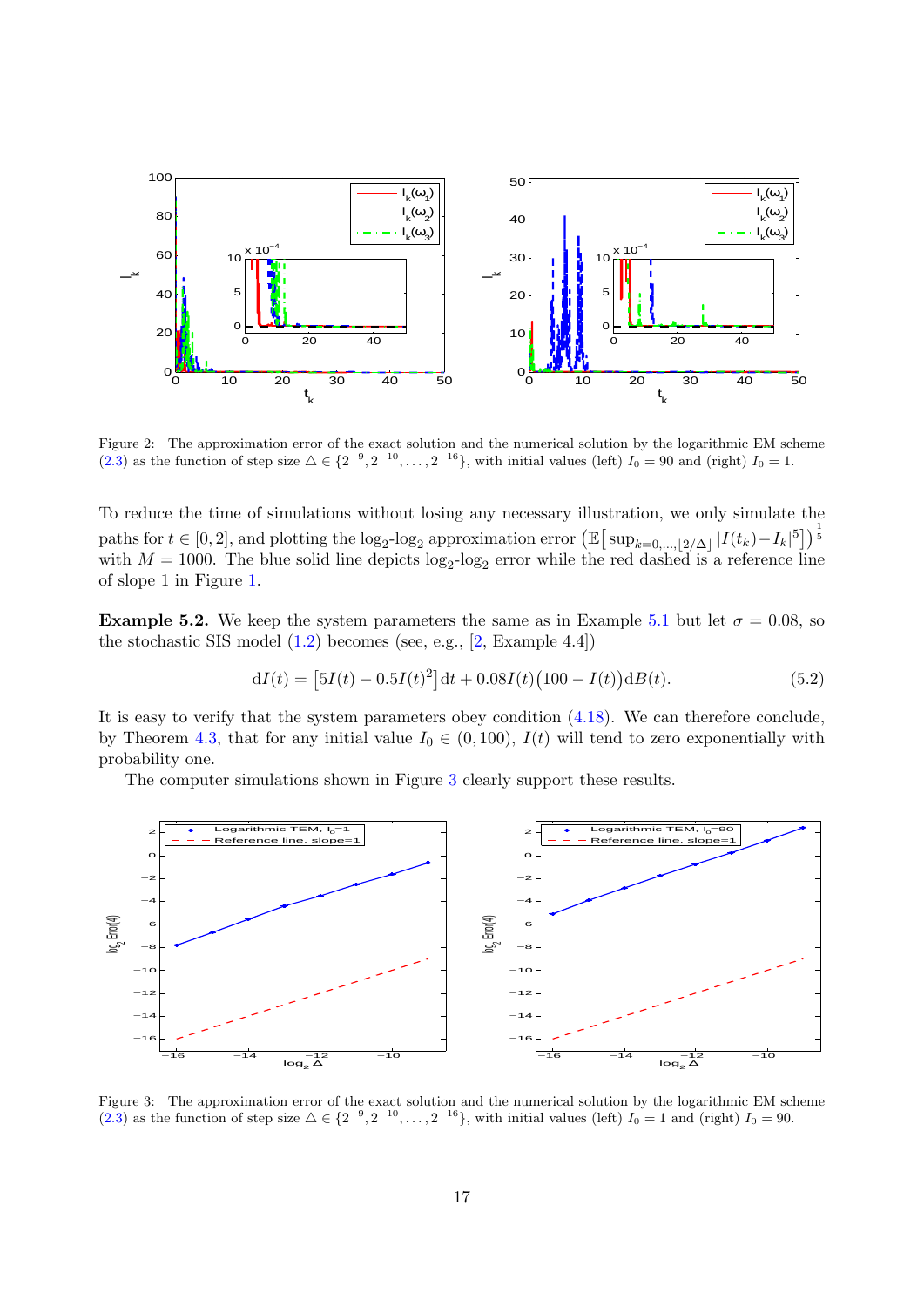

Figure 4: The approximation error of the exact solution and the numerical solution by the logarithmic EM scheme [\(2.3\)](#page-4-6) as the function of step size  $\Delta \in \{2^{-9}, 2^{-10}, \ldots, 2^{-16}\}$ , with initial values (left)  $I_0 = 90$  and (right)  $I_0 = 1$ .

Example 5.3. Consider the stochastic SIS epidemic model (see, e.g., [\[2,](#page-18-0) Example 5.3])

$$
dI(t) = [5I(t) - 0.5I(t)^{2}]dt + 0.01I(t)(100 - I(t))dB(t).
$$
\n(5.3)

The simulation descriptions of this example are similar to Example [5.1,](#page-15-3) so we omit it here.



Figure 5: The approximation error of the exact solution and the numerical solution by the logarithmic EM scheme [\(2.3\)](#page-4-6) as the function of step size  $\Delta \in \{2^{-9}, 2^{-10}, \ldots, 2^{-16}\}$ , with initial values (left)  $I_0 = 1$  and (right)  $I_0 = 90$ .

Remark 5.4. This paper aims to show strong convergence rate and extinction of logarithmic TEM method for nonlinear SDEs [\(1.2\)](#page-1-1) under nonglobally monotone coefficients. However, we have not obtained the persistence and stationary distribution of logarithmic TEM method, which could be a new direction of our further work. Although we have not proved the persistence of logarithmic TEM method, it is easy to see from Figure [6](#page-18-4) that without extra restrictions the numerical solutions of the logarithmic TEM method stay in step of persistence with the exact solutions.

#### References

<span id="page-17-0"></span>[1] H. Hethcote, J. Yorke, Gonorrhea Transmission Dynamics and Control, Springer, Berlin, 2014.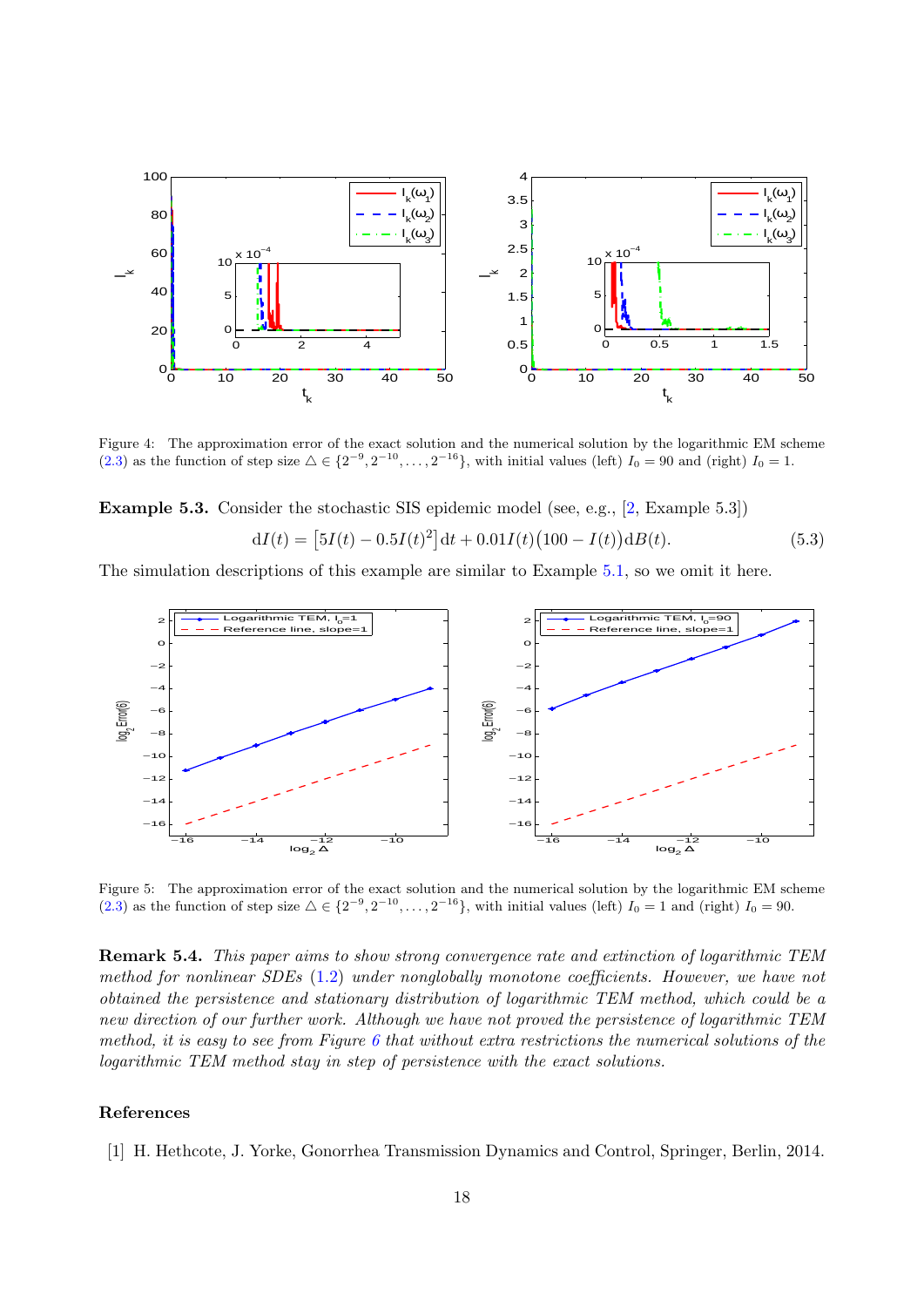

<span id="page-18-4"></span>Figure 6: The approximation error of the exact solution and the numerical solution by the logarithmic EM scheme [\(2.3\)](#page-4-6) as the function of step size  $\Delta \in \{2^{-9}, 2^{-10}, \ldots, 2^{-16}\}$ , with initial values (left)  $I_0 = 90$  and (right)  $I_0 = 1$ .

- <span id="page-18-0"></span>[2] A. Gray, D. Greenhalgh, L. Hu, X. Mao, J. Pan, A stochastic differential equation SIS epidemic model, SIAM J. Appl. Math. 71 (2011) 876–902.
- <span id="page-18-1"></span>[3] M. Hutzenthaler, A. Jentzen, P. E. Kloeden, Strong and weak divergence in finite time of Euler's method for stochastic differential equations with non-globally Lipschitz continuous coefficients, Proc. R. Soc. Lond. Ser. A Math. Phys. Eng. Sci. 467 (2011) 1563–1576.
- <span id="page-18-2"></span>[4] L. Szpruch, X. Mao, D. Higham, J. Pan, Numerical simulation of a strongly nonlinear Ait-Sahalia type interest rate model, BIT Numer. Math. 51 (2011) 405–425.
- <span id="page-18-3"></span>[5] X. Li, X. Mao, H. Yang, Strong convergence and asymptotic stability of explicit numerical schemes for nonlinear stochastic differential equations, Math. Comput. 90 (2021) 2827–2872.
- [6] X. Mao, L. Szpruch, Strong convergence and stability of implicit numerical methods for stochastic differential equations with non-globally Lipschitz continuous coefficients, J. Comput. Appl. Math. 238 (2013) 14–28.
- [7] M. Tretyakov, Z. Zhang, A fundamental mean-square convergence theorem for SDEs with locally Lipschitz coefficients and its applications, SIAM J. Numer. Anal. 51 (2013) 3135–3162.
- [8] M. Hutzenthaler, A. Jentzen, P. E. Kloeden, Strong convergence of an explicit numerical method for SDEs with nonglobally Lipschitz continuous coefficients, Ann. Appl. Probab. 22 (4) (2012) 1611–1641.
- [9] M. Hutzenthaler, A. Jentzen, Numerical approximations of stochastic differential equations with non-globally Lipschitz continuous coefficients, Mem. Amer. Math. Soc. 236 (1112) (2015) 99 pp.